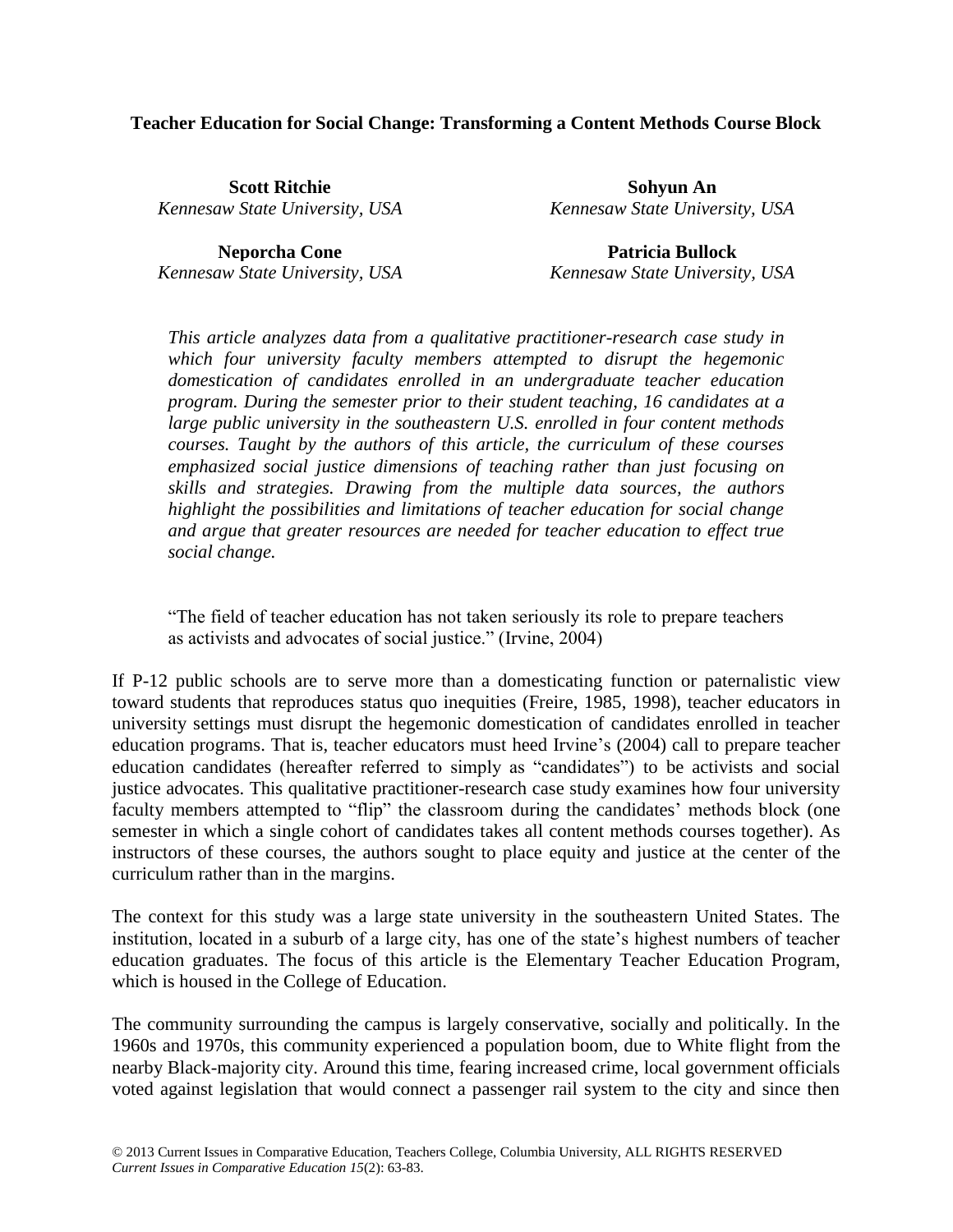have actively resisted all rail projects. Later, the local school district, pressured by parents and community members who were upset that science textbooks contained information about evolution without also discussing creationism, placed stickers in every high school biology textbook stating that "evolution is a theory, not a fact," an action later ruled unconstitutional by a federal judge. The local county sheriff's office became the first one in the state authorized by the Department of Homeland Security to participate in ICE's 287(g) program, which has been used to identify more than 180,000 "illegal immigrants" for deportation nationwide since 2006. As of late September 2010, the program had been used to identify 14,692 undocumented immigrants in the state, prompting three other counties to sign agreements with ICE.

This brief description of the community in which we work is to make clear that our context is not an idyllic bastion of progressivism. We struggle with the same kinds of discourses of heteronormativity<sup>[1]</sup> and "imperialist white supremacist capitalist patriarchy" (hooks, 2009, p. 15) that our candidates bring as educators.

In what follows, we situate our study within social justice teacher education, outline the methodology we used in conducting the study, share our results, and conclude with implications for teacher education focused on social justice. We make the argument that a concerted effort to make cross-course connections is a necessary step toward developing elementary teachers committed to progressive social change. We also argue that teacher education programs must go even further in creating institutional structures that put social justice at the center, rather than in the margins, of the entire teacher education program.

# **A Framework of Social Justice Teacher Education**

The term "social justice," when applied to teacher education, has been appropriated in so many ways that the term has become diluted, often synonymous with offering a multicultural education course or placing candidates in schools with students of color (McDonald & Zeichner, 2009). While different educators and scholars take up different positions on social justice education, such as redistributing resources, developing student agency, or recognizing and affirming all social groups, especially those that have been marginalized, and ensuring their success (Cochran-Smith & Lytle, 2009; Zeichner, 2009), we argue, following Bell (2007), that each perspective is necessary for education that is socially just:

Social justice is both a process and a goal. The goal of social justice is full and equal participation of all groups in a society that is mutually shaped to meet their needs. Social justice includes a vision of society in which the distribution of resources is equitable and all members are physically and psychologically safe and secure. . . . [S]ocial justice involves social actors who have a sense of their own agency as well as a sense of social responsibility toward and with others, their society, and the broader world in which we live. . . . [T]he goal of social justice education is to enable people to develop the critical analytical tools necessary to understand oppression and their own socialization within oppressive systems, and to develop a sense of agency and capacity to interrupt and change oppressive patterns and behaviors in themselves and in their institutions and communities of which they are a part. (pp. 3-4)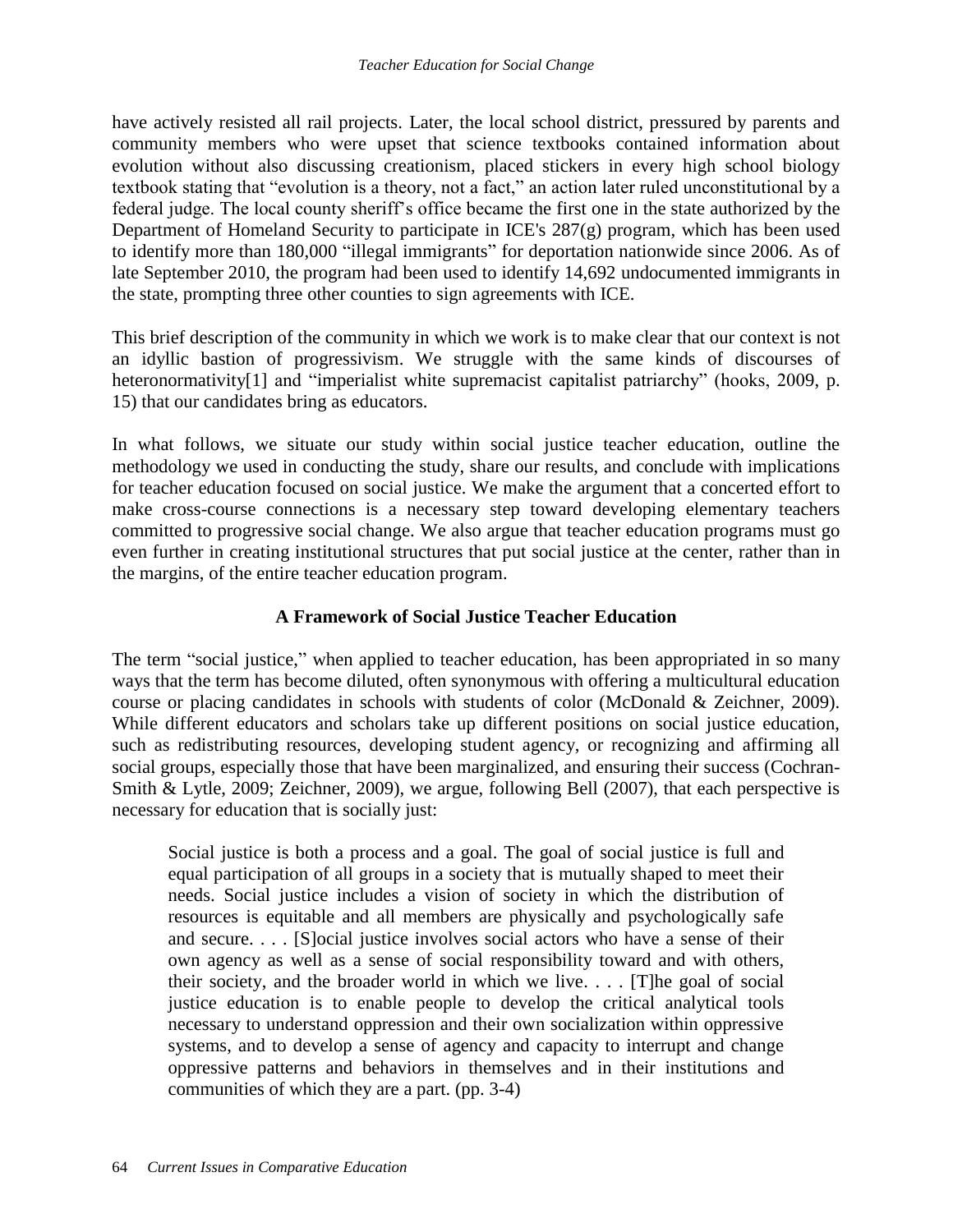In addition to understanding social justice education as important for all members and groups in a society, we also appreciate the importance of the local-global relationship and how local issues are situated in a global sociopolitical and economic context. For teachers interested in social justice education, these connections are crucial for understanding systemic forms of oppression. Geertz (1983) argued this point when he said that attempts to get at local knowledge involve "a continuous dialectical tacking between the most local of local detail and the most global of global structure in such a way as to bring both into view simultaneously" (p. 69). We want our students to immerse themselves in local school and community contexts and to connect their learning to broader systems of power, privilege, and oppression.

Freire (2004; Freire & Macedo, 1987) argued that before we teach students to read the *word* (literacy or content matter), we must teach them to read the *world* (their socio-historical-political context): "It is impossible to access meaning simply through reading words. One must first read the world within which these words exist . . . any type of education that is coherently progressive has to discuss not only the text but life itself" (Freire, 1997, pp. 304, 320). Knowing their students allows social justice educators to find ways to contextualize learning based on students' interests, helping students find and seek out relevance and meaning. While teaching content matter and closing achievement gaps are important, the social justice teacher must go further and "not only teach his or her discipline well, but he or she must also challenge the learner to critically think through the social, political, and historic reality within which he or she is a presence" (Freire, 2004, p. 19).

By fostering the development of students' critical analysis of society, social justice (teacher) education "challenges us to recognize, engage, and critique (so as to transform) any existing undemocratic social practices and institutional structures that produce and sustain inequalities and oppressive social identities and relations" (Leistyna & Woodrum, 1996, p. 2). The point is not simply to engage in a sociopolitical critique of the world; doing so is only a step toward *transforming injustice*. As Freire and Macedo (1987) argued, "reading the word is not preceded merely by reading the world, but by a certain form of *writing* or *rewriting* it, that is, of transforming it by means of conscious, practical work" (p. 35). We draw on this theoretical lens as well as an asset-based and funds-of-knowledge view of students and their families (Moll, Amanti, Neff, & Gonzalez, 1992). In doing so, we promote education that is responsive and relevant to the experiences students bring to school (Ladson-Billings, 1995; Villegas & Lucas, 2002) and yet helps shift discourses from meritocracy to hegemony and systems of oppression and domination (Cochran-Smith, 2003; Sensoy & DiAngelo, 2012). Thus, we perceive social justice education (SJE) and social justice teacher education (SJTE) as complex endeavors that are not reducible simply to a method or methods.

## **What We Can Learn from Existing SJTE Programs**

At least in recent decades, many initial teacher education programs have attempted to improve the preparation of teachers for classrooms with students from diverse backgrounds, but such approaches have merely been "additive" (Banks & Banks, 1995) rather than transformative. There are, however, examples of more concerted efforts to place social justice and equity more at the core of teacher preparation. This section highlights several such examples.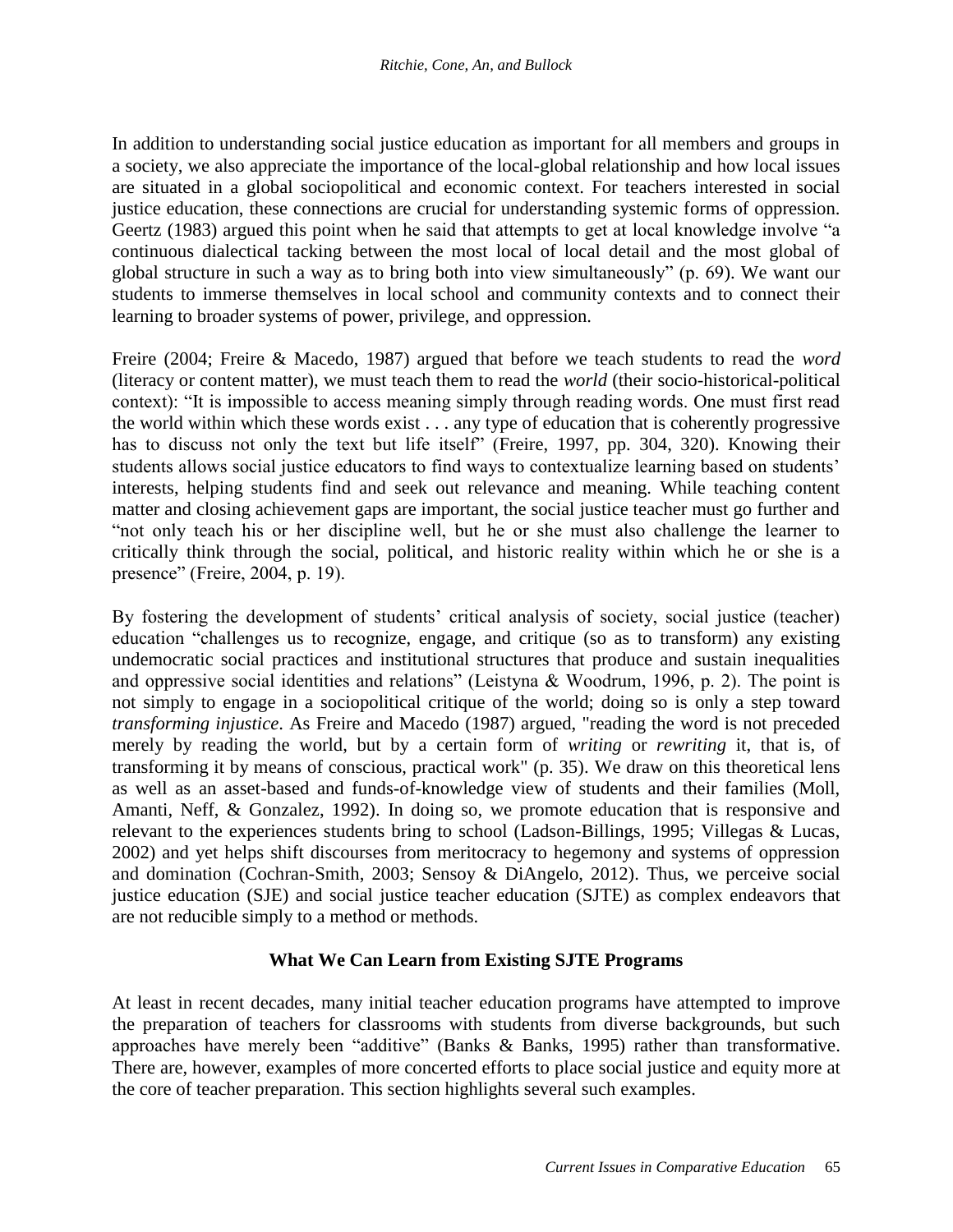First, studies have examined the role of SJTE among various constituencies, including: a single assignment (Hyland & Heuschkel, 2010; Lynn & Smith-Maddox, 2007; McCrary, 2010), a small group of candidates in a single course (Hoffman-Kipp, 2003), a single group of candidates in a Professional Development School ([PDS]; Farnsworth, 2010), all candidates in a single course (Clark, 2010; Frederick, Cave, & Perencevich, 2010; Mills & Ballantyne, 2010), individual SJTE professors' courses (Sleeter, Torres, & Laughlin, 2004), multiple instructors' teaching and reflecting on different sections of the same course (Athanases & Larrabee, 2003; Schmidt, Chang, Silva, Lockhart, & Anagnostopoulos, 2012), or a combination of participants (Katsarou, Picower, & Stovall, 2010). Such studies are useful in identifying and describing context-based promises and obstacles from which other faculty members committed to SJTE may learn.

Other studies were conducted at the programmatic, rather than course, level. Morva McDonald (2005; 2008) conducted a comparative case-study of two social justice-based elementary teacher education programs: the Teachers for Tomorrow's Schools Program at Mills College and the Teacher Education Intern Program at San Jose State University. She found that, while there were differences, the two programs demonstrated a commitment to SJTE in their mission statements, course syllabi, accreditation reports, and student handbooks. Teaching practices and assignments were grouped into four categories: attending to individual students, attending to students identified by specific educational needs, attending to students identified by their affiliations with an oppressed group, and attending to the sociopolitical conditions of schooling. What was striking was that most assignments emphasized justice as attending to the needs of individual students. While there were assignments in each of the other three categories, McDonald found that attending to the sociopolitical conditions of schooling had very few assignments and that, unlike assignments in the other areas, they did not connect to candidates' field experiences. Despite these two programs' having an explicit emphasis on SJTE, their curriculum and pedagogy emphasized what Gorski (2009) categorized as conservative and liberal approaches rather than critical.

UCLA's Center X Teacher Education Program (TEP) serves as an example of a systematic, wellplanned, and collaborative SJTE program involving over 20 faculty and over 350 students as of 2003 (Cooper, 2006). With a mission to "level the playing field" for low-income students of color in Los Angeles schools (Montaño, et al., 2008, p. 1), faculty divided themselves into four committees to plan and develop the program: Student Development, Curriculum, Faculty Development, and Community. Faculty then used collaborative inquiry to develop cases that addressed their programmatic concerns. TEP committee members, as well as outside university researchers, used a range of data collection measures to document and analyze the ongoing collaborative inquiry process. They conducted faculty professional development geared toward facilitating difficult conversations about race, class, and social justice topics in the classroom; investigated ways to help candidates from a range of backgrounds and experience levels become critical and committed social justice educators; revamped a Community Project required of all candidates so it would be more aligned to state curriculum as well as emphasizing candidates' use of asset over deficit perspectives; and brainstormed ways to engage with the K-12 school community around equity issues. While difficulties arose during the three-day faculty development retreat and following sessions, it was the first time the faculty had come together as a group to inquire into increasing their own knowledge of diversity and social justice so they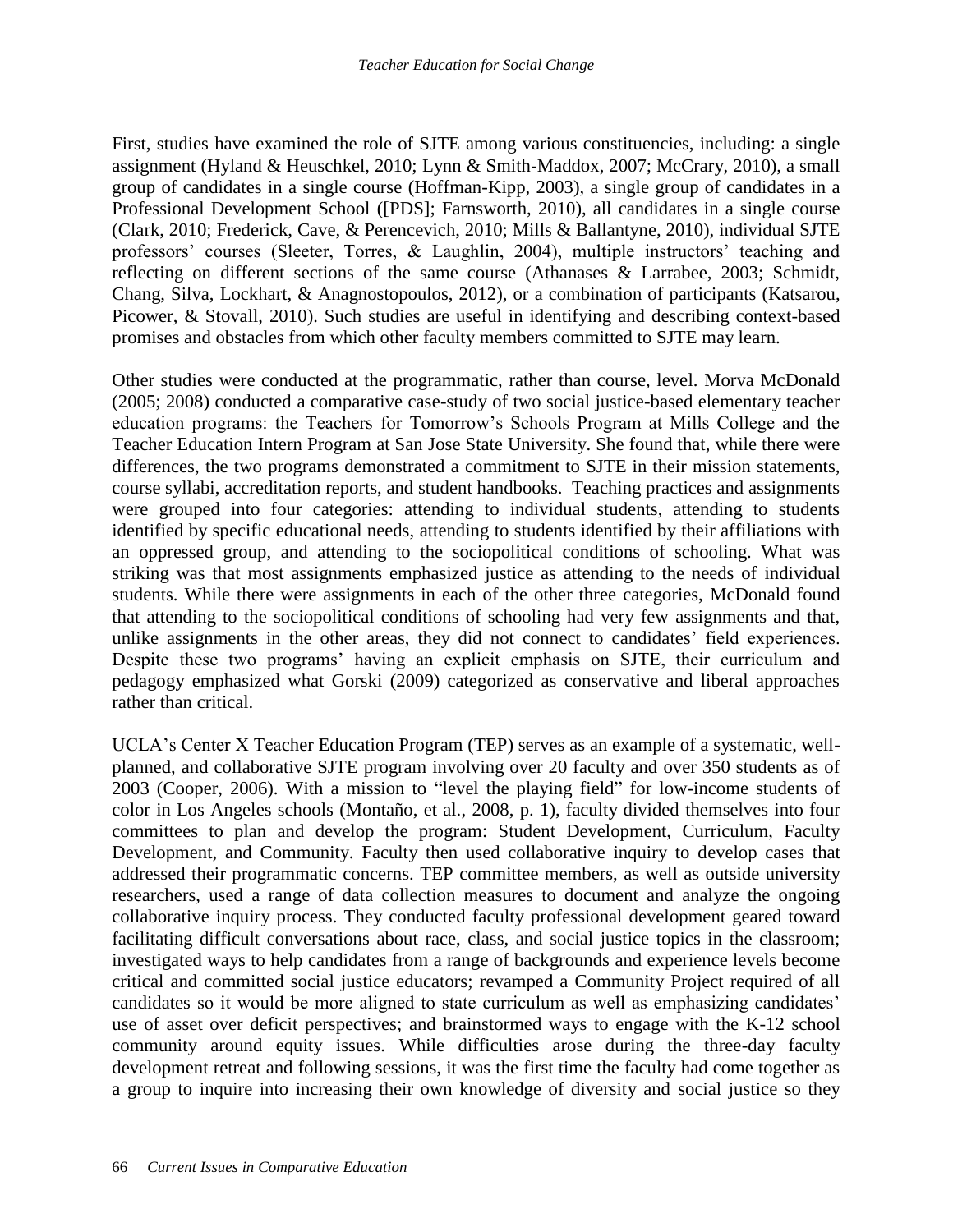could facilitate difficult discussions with their candidates on similar issues (Montaño et al., 2008).

There are certainly other examples of teacher education faculty, collaborations among faculty, and entire programs based on SJTE (e.g., Evergreen State, see McDonald & Zeichner, 2009), and we don't mean to exclude any others or to pretend this is an exhaustive list. However, looking at the nature of existing approaches can inform others interested in a more radical transformation of teacher education for social change and critical praxis. In spite of this great body of work, however, as Zeichner (2009) argued, such efforts do little to effect the systemic, structural changes required to produce social justice educators capable of transforming their classrooms and communities toward greater justice: "Most of this work on social justice teacher education in the U.S. thus far seems to focus on the actions of individual teacher educators in their college and university classrooms and has not included . . . proposals for structural changes in teaching as an occupation and teacher education." (p. 148). Similarly, McDonald and Zeichner (2009), citing Darling-Hammond (2006), asserted that "[r]ecent research has indicated that the impact of teacher education programs on prospective teachers is much more powerful when there is a unified vision of teaching and learning than when attention to a goal exists only in some program components (p. 605).

This study is significant as it offers an example of the possibilities that arise from a collaboratively-planned programmatic change toward SJTE, especially considering the geographical and sociopolitical context of the program is in a suburban community located within the deep south of the U.S. While this study marks our first effort toward such a program, we hope it will offer other social justice teacher educators some useful insights in designing similar programs.

## **Methodology**

#### **Context**

In the elementary teacher education program where this study took place, candidates take 45 credit hours of general education courses and 81 hours in their major field of study (in this case, elementary and early childhood education). In their senior year, one semester before student teaching, candidates are required to complete an elementary "methods block," in which they must successfully complete four content methods courses (language arts, mathematics, science, and social studies), in conjunction with a weekly field experience. Teacher education candidates take the methods block as a cohort (maximum of 25 students), two methods courses one day during the week and two courses on another day. In this large teacher education program, there are approximately 10 methods block cohorts in the fall semester and five cohorts in the spring semester. It is important to note that candidates are with their methods instructors, face-to-face, for 10 weeks of the 15-week semester. During the last five weeks of the semester, candidates are fully immersed in their "diverse" field placements (i.e., working with students from diverse racial backgrounds, ethnic backgrounds, language backgrounds, and/or socioeconomic backgrounds).

We are four out of more than 15 elementary methods block instructors, and we represent the four core content areas. At the start of the project, two of us were in our second year of a tenure-track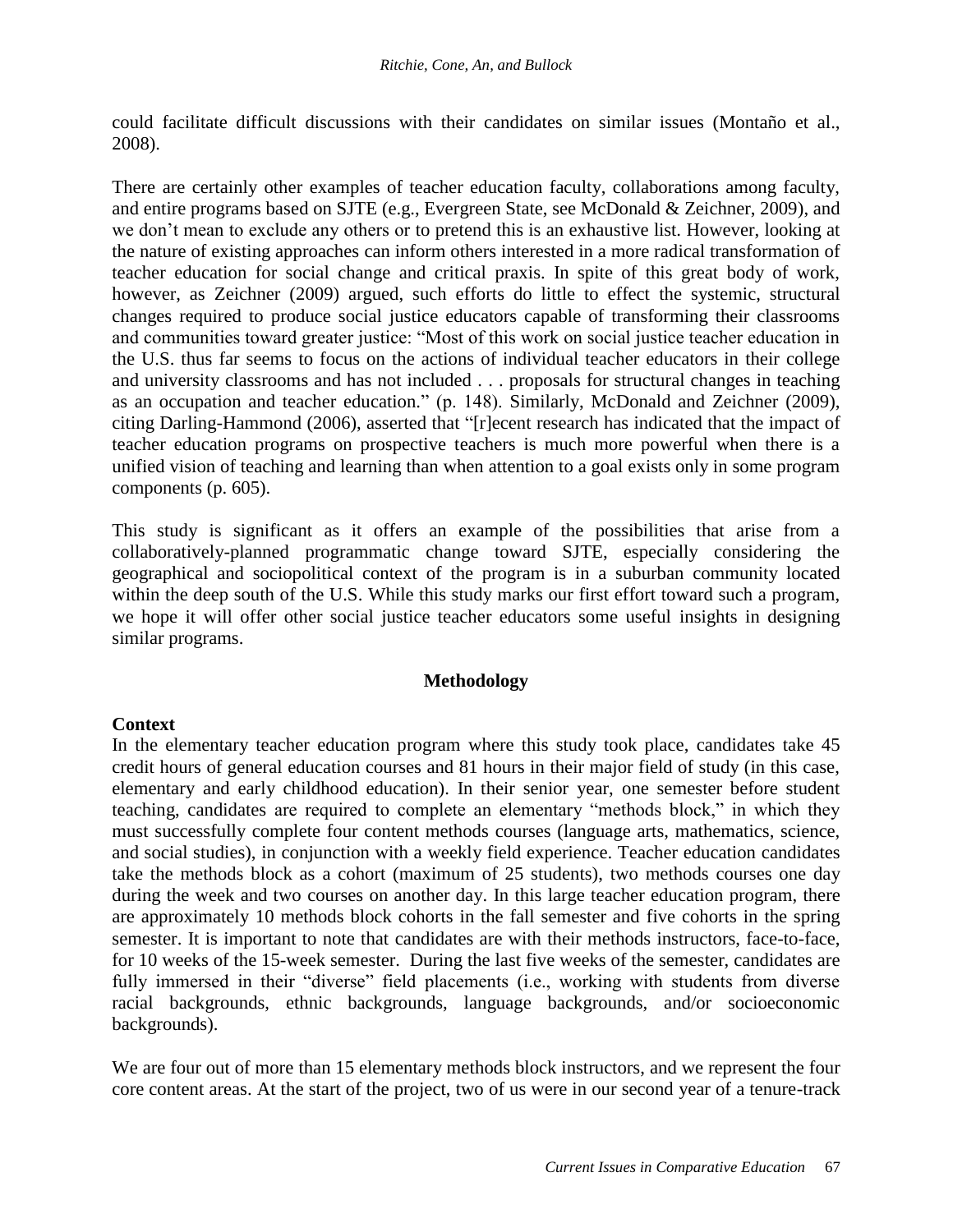position, one was in the third year of a tenure-track position, and one was in the sixth year. We are a diverse faculty: heterosexual, bisexual, homosexual, White, Black, and Asian, American citizens and internationals, novices and veterans of social justice teaching. Before we even began to conceptualize this new program, we discovered as colleagues that we were each exploring some aspect of social justice pedagogy within our specializations and independently grappling with integrating social justice into our teaching. We found it troubling that social justice is far from being at the core of the teacher education program. While diversity is institutionalized as an important mission, more is required than simply including a course or two on multicultural issues. Two foundational courses in our teacher education program, "Education of Exceptional Students" and "Exploring Sociocultural Perspectives on Diversity in Educational Contexts," directly address multicultural issues and disability, whereas in other courses, instructors are free to choose whether or not to make social justice a core foundation of the courses. This is clear when candidates arrive in our courses during their senior-year methods block, often confessing that they learned about diversity in only two courses during their entire program of study. A dominant belief shared by candidates and instructors in this program is that the methods block courses, in particular, are to be about technical "methods," "strategies," or "tools," rather than interconnected to larger multicultural and sociopolitical issues. We find it problematic that undergraduates who choose to be education majors may complete an entire four-year degree program with few, if any, courses that challenge meritocracy and interrogate power and privilege. As Freire (2004) argued, "Radical pedagogy must never make concessions to the trickeries of neoliberal 'pragmatism,' which reduces the educational practice to the technicalscientific education of learners, *training* rather than *educating*" (p. 19; emphasis in the original). Our goal in this collective endeavor was to challenge the dominant training paradigm of our teacher education program by facilitating the development of candidates capable of enacting education for liberation rather than mere training.

In the fall of 2011, we developed a special themed methods block, the "social justice cohort," and advertised our newly developed option to upcoming seniors using flyers and direct classroom engagement. The response rate was low, partly because the time slots and field placement locations offered were ill-suited for some candidates. While not officially named and recognized as a themed methods block cohort with a social justice focus, the teaching philosophies of the methods instructors within this cohort were underpinned by their ideas of teaching for social change (i.e., social justice). The intended curriculum was made explicit because it would impact the types of conversations and learning that began and developed in each of our classroom spaces. Scott taught language arts methods through the vehicle of critical literacies, deconstructing a range of print and multimedia texts to interrogate how they position the reader, whose perspective is included and whose is left out, and whose interests are served by such a perspective. Neporcha taught science methods in which candidates were challenged to reflect upon the marginalization of diverse student groups in science education, past and recent science achievement gaps (locally, nationally, and globally), and strategies for making science meaningful (and authentic) for all students. Sohyun taught social studies methods in which candidates read, critiqued, discussed, debated, reflected on, and co-constructed core concepts and ideas of democratic citizenship education including democracy, good citizen, patriotism, immigration, globalization, race, and global citizenship. Patti taught mathematics methods through a lens of equity, power, and privilege, engaging students not only in ways to address the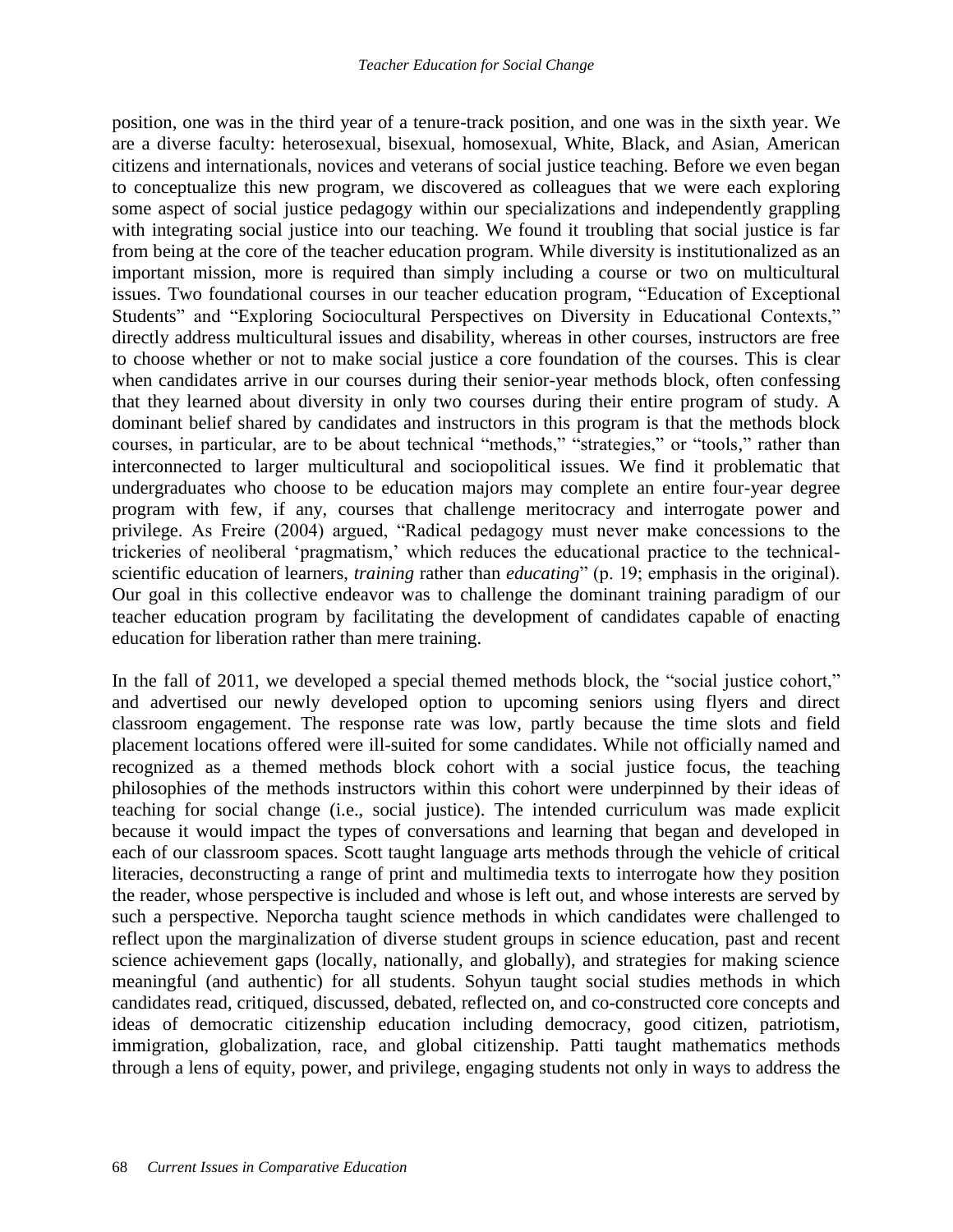National Council of Teachers of Mathematics standards, but also to examine how math is connected to the sociocultural experiences of the learner.

We each chose a range of texts for our courses, some more theoretical and research-based and others that were practitioner-oriented. While in math and science it proved a little more challenging to find good social justice texts, there were numerous options for literacy and social studies. We used Rethinking Schools' publications, materials from the Zinn Education Project (http://zinnedproject.org), Nancy Schiedewind and Ellen Davidson's (2006) *Open Minds to Equality*, and resources addressing privilege such as Peggy McIntosh's (2008) work and the "Privilege Walk" exercise (see http://www.whatsrace.org/images/privwalk-long.pdf). We invited guest speakers to discuss issues in schools, such as hidden disabilities, LGBTQ issues, and teaching immigrant students. We invited candidates to read lots of vignettes and personal accounts of teachers' experiences implementing social justice teaching practices. We involved candidates as much as we could in daily class activities, group projects, and the like so that they could co-construct their own knowledge from a collaborative inquiry perspective. Most of all, we actively sought to identify our candidates' assets and resources so we could build from there. Gender issues and body image issues proved to be a gateway from candidates' worlds to other and more global forms of oppression seen from a systemic (rather than individualistic) perspective. To maintain community, during the 10-week methods block, we (instructors and candidates) held numerous informal and formal dialogues to share ideas, challenges, struggles, and successes, and reflect on our experiences.

## **Participants**

Research participants were all members of this cohort of 16 undergraduate teacher education candidates. At the beginning of the semester, candidates were given an anonymous questionnaire in which we asked them to report demographic characteristics, such as: gender identity, age, racial/ethnic group, sexual identity, socioeconomic status, physical/mental ability, and the type of community in which they grew up (rural, urban, etc.). The majority of the candidates selfidentified as female (N=16), heterosexual (N=16), European-American/White (N=13), between 22 and 33 years of age ( $N=12$ ), with no previous teaching experience ( $N=16$ ). There were three candidates who self-identified as ethnic minorities (one African American/Black, one Asian/Pacific Islander, and one combination African American/Black and Asian/Pacific Islander). Although we did not define each of the three social classes, two candidates selfidentified as working class; thirteen candidates self-identified as middle class, and one candidate self-identified as upper class.

## **Research Question and Data**

This practitioner-research qualitative case study (Cochran-Smith & Lytle, 2009; Merriam, 1998; Yin, 2009) addressed the research question: In what ways, if any, did this collaborativelyplanned methods block influence candidates' knowledge, beliefs, and practice regarding teaching for social justice? We collected two primary data sources: candidates' weekly reading responses posted in online discussion boards and one whole-class 60-minute semi-structured focus group interview conducted at the end of the methods block but before candidates started their five weeks of full-time field experience. We used the following questions to guide the focus group interview: (1) What is social justice? (2) What experiences in this methods block influenced your future teaching? In what ways? (3) What does social justice look like and sound like in schools?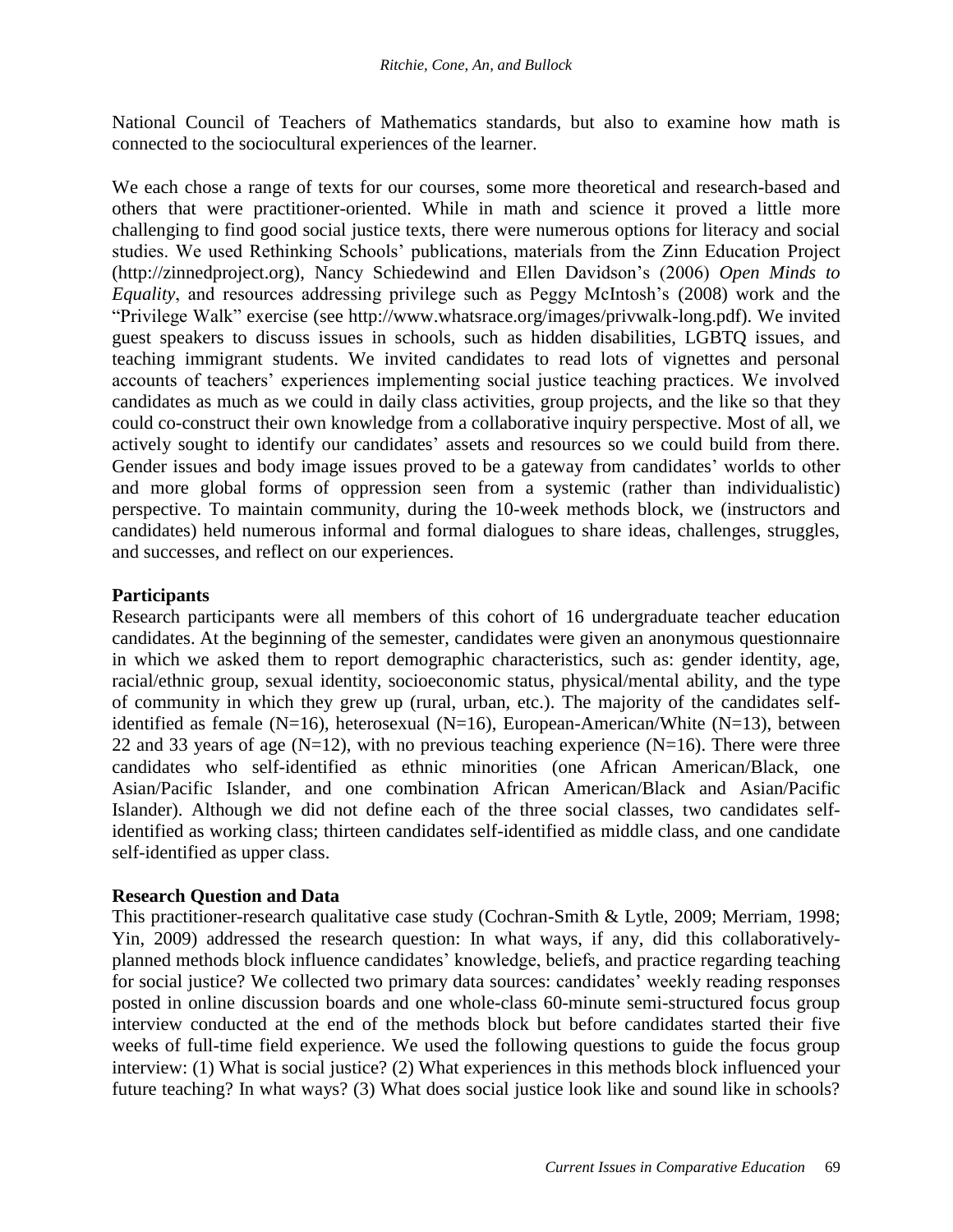(4) What would be different if you had gone through a social justice curriculum? (5) What if your class were all White and affluent?

Secondary data sources included candidate lesson plans, unit plans, and in-class discussions. Within their lesson plans and unit plans, participants were asked to make culturally relevant connections (i.e., to explain why this particular lesson was important and relevant to the elementary students in their field placements) and to describe strategies they would use in order to meet the academic needs of at least three different groups of students. In-class discussions required candidates to confront their dominant ideologies and become advocates for change. Weekly reading responses challenged participants' beliefs and perspectives as teachers and citizens; weekly reading responses also allowed participants to make connections between readings, their personal experiences, other university courses, and their experiences in the field placement classroom.

Data were analyzed individually by the four authors and then collectively through a shared folder on Google Drive. This was accomplished by first reading and re-reading data and by listening to the interview recording several times in an effort to become close to the data in an "intimate way" (Marshall & Rossman, 1999, p. 152). We had our graduate research assistant[2] transcribe the focus group interview, and we compared the transcript to the recording to make corrections and adjustments. As we each coded the data set, we individually recorded a rationale for our classifications and prepared a research memo in which we developed broad coding categories based on emerging patterns from the data. Then, we shared our analyses. Together we refined and merged our coding categories, from which we coded data further. From our collective analysis, we identified three themes that were grounded in the data: 1) developing candidate agency; 2) social justice as a mirror and a window; and 3) the values and limitations of social justice cross-course learning/integration. Trustworthiness (Guba & Lincoln, 1989) of the study was strengthened by analyzing multiple written and verbal data sources, engaging in ongoing critical discussions during the study, and triangulating data across sources to support emerging agreements in interpreting the data.

#### **Results**

Our one-semester approach to teaching all four methods courses from a social justice perspective gave us insights into the possibilities and limitations of such an approach. Here, we discuss the three themes we identified through our analysis of the data.

#### **From Opening Eyes to Taking Action: Developing Agency as Social Justice Educators**

One of the overarching themes across all of our data is the agency candidates developed in the process of becoming social justice educators. In previous semesters in our individual courses, we noted some shifts in candidates' feelings of self-efficacy and commitment to equity and justice. However, in this particular cohort our candidates showed much deeper and comprehensive agentic shifts than those before them. While it is important to note that not all candidates had the same "aha" moments or made the same break-throughs, there were three ways in which these candidates showed more profound, agentic identities: taking new perspectives, negotiating the realities of today's schools, and becoming agents for social change.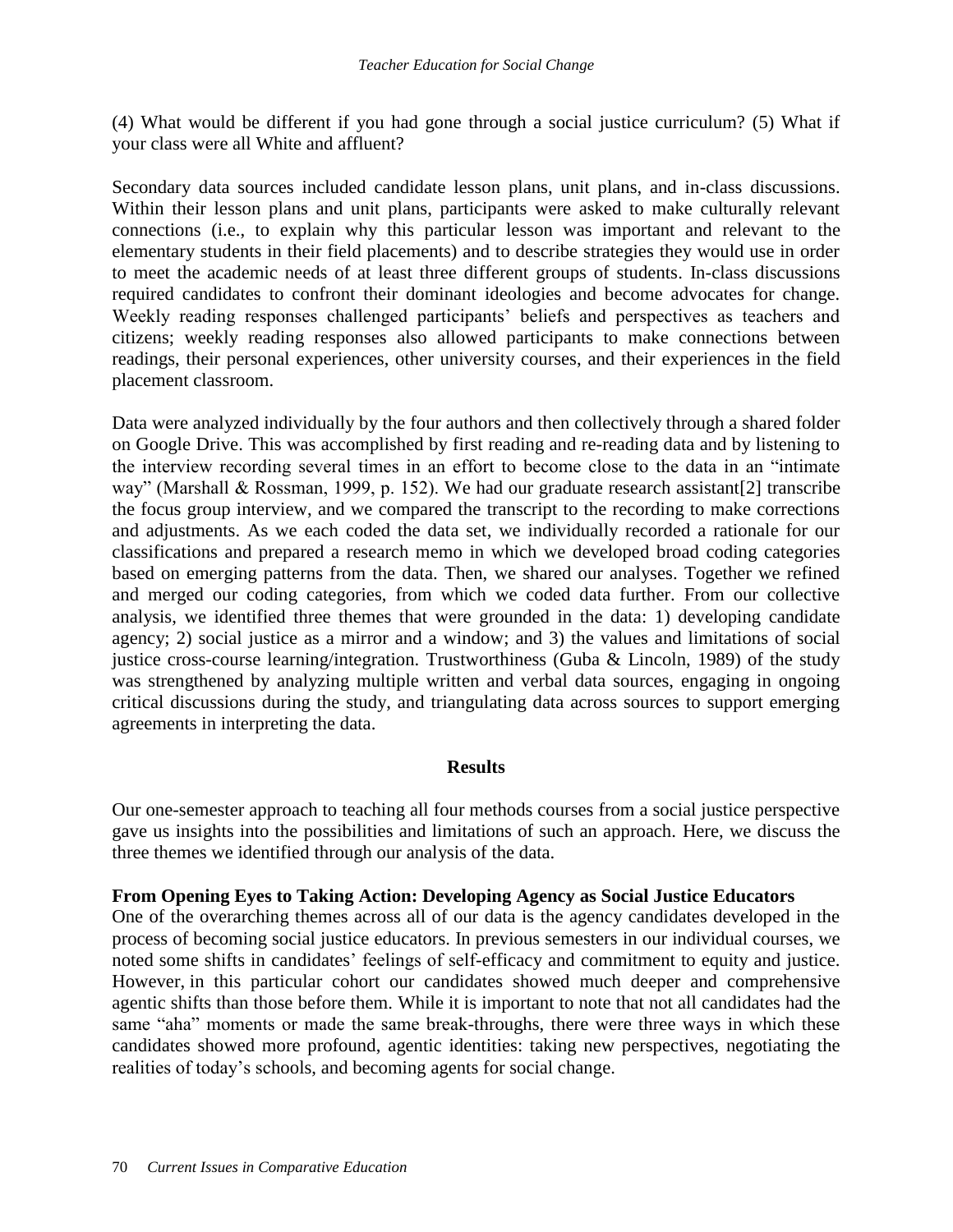**Taking new perspectives.** Despite already having taken two courses addressing diversity, as well as having taken courses that were "infused" with multicultural education (our institution's prior approach, an additive model), these teacher candidates indicated overwhelmingly that the social justice emphasis of their four methods courses gave them a new perspective on the world. For instance, they communicated this in their reflective discussion posts: "I have . . . a whole new lens through which I see the world. Now that my eyes have been opened, I cannot go back to the old ways of thinking or say that I am not aware." "So now it has turned my whole thought on my pedagogy and curriculum upside down."

Some candidates expressed anger or frustration at not being taught to think critically at an earlier age, for example, saying that it is "a shame that it took me to this level of college" to encounter critical pedagogies. Candidates showed growth in their understanding of injustice as well. Although some were initially resistant to the idea of privilege (e.g., "The 'White privileges' stated in this article do not apply to all White people"), candidates eventually recognized their complicity in maintaining oppression. As another student indicated: "I am frustrated there are so many privileges in my life I have grown up believing are just 'normal,' therefore making them acceptable. As an educator I must constantly be aware of the messages I send my students."

Others named specific ways in which their eyes were opened to injustices, saying things like: "Before a few weeks ago, I assumed that racial discrimination was primarily a thing of the past and something that I would not be confronted with on a regular basis." "When I first came into the class, I felt like I was aware of injustices in society. I had no idea just how prevalent injustices have always been and continue to be today." Some made broad statements, such as the following, indicating a shift overall: "I feel that with almost all of us, now every aspect of my life I am relating back to social justice."

*Negotiating the realities of today's schools***.** Initially our candidates expressed much fear about how education for social justice might fit within some of the realities of today's elementary classrooms. Many candidates feared "losing their job or offending parents" by teaching controversial material that might not be considered age-appropriate in P-5 classrooms. For some candidates, this fear showed up indirectly. For example: "My first thought was that these are second and third graders. Our [curriculum standards] for Civil Rights are found in fifth grade." or "I wondered if the children at the younger age are developmentally ready to process and articulate the emotional and independent thinking that would be required." However, later in the semester, some of the candidates who expressed earlier reluctance shifted their position, as illustrated by the following quote from a candidate's discussion post:

At first I questioned what was appropriate for elementary-age children. I now believe that kids know more than we think. Something that caught my attention was the sentence [in one of the assigned readings], "Better to talk about premarital sex or homosexuality than be faced with a sixth grader who is pregnant or has committed suicide." The reason it hit home is because these are issues my children are dealing with. They have friends who are pregnant or have had pregnancy scares. They have friends that are homosexual, and even one that has tried to commit suicide because of it. We can't pretend that these issues don't exist; to do so would not be fair to our children.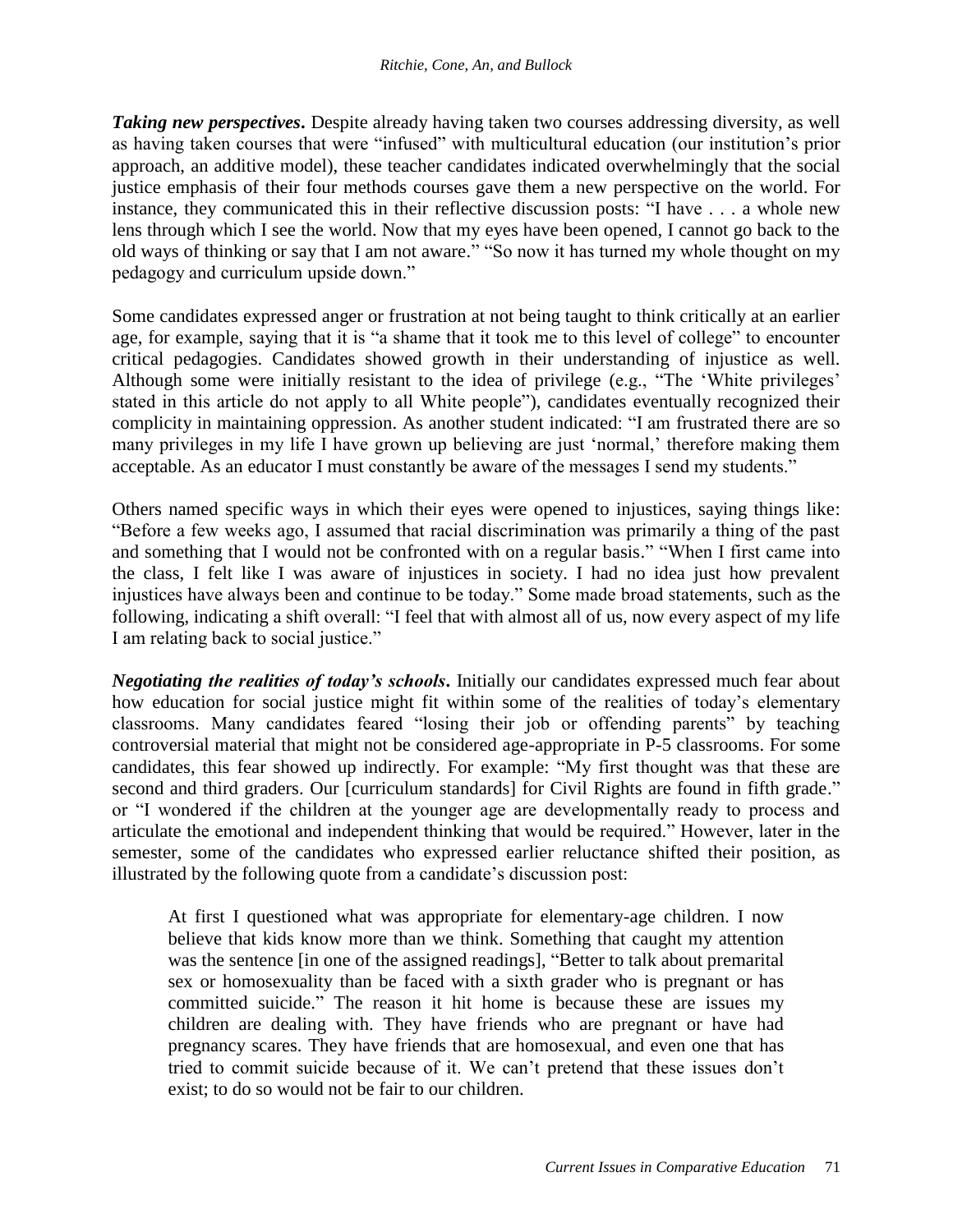Another concern was the mandated curriculum in schools, such as textbooks, standards, and high-stakes tests. However, candidates came to a new understanding that what matters most is teaching *children*, not a one-size-fits-all pedagogical approach: "I have learned it is important to teach kids to think critically about everything. To just meet the standards is not enough as a teacher." "[I don't want to] take the easy way out with my students. I need to go beyond our state standards and to teach global issues that force our students to think and act as global citizens." Candidates even turned their critical lens toward our college's teacher education program, which emphasizes "best" practices. For instance, one candidate commented in a discussion post: "Even the research-based best practices come from a limited perspective. I know that when I get to know the students, I will have to try to understand their perspective and hopefully respond in the best way for them . . . [rather than] pegging them as a type of student that needs this or that particular method of teaching."

What resonated most with candidates was the use of real teachers' stories demonstrating ways to address the many barriers or bottlenecks (Gorski et al., 2013) to critical teaching in public schools. For example, candidates stated: "I gained a lot of resources from the articles because in reading the experiences that the teachers had been through I was able to see what I can do if instances like that appear in my classroom." "I was actually really grateful that I had all those articles to read. It wasn't that I HAD to read them. I was grateful that I had them TO read."

*Becoming agents for social change***.** As with most social justice teacher educators, we encountered concerns from our candidates. For instance, several candidates remarked in their discussion boards about how they perceived social justice education to require more work, including being student-centered, as one candidate's post suggests: "After reading the article on equality, I believe educators have their work cut out for them. We not only must teach the content areas effectively, but now we have to focus on creating a safe, equitable environment for all students." Others shared concerns about the "age-appropriateness" of teaching equity and justice issues to elementary students, such as this candidate in her reading response: "I wondered if the children at the younger age are developmentally ready to process and articulate the emotional and independent thinking that would be required [of SJE]." Additionally, candidates expressed reluctance to address difficult topics as new teachers, such as this candidate's discussion post: "it seems like teachers are often concerned about losing their job or offending the parents . . . [w]e are sometimes afraid to open that can of worms. It seems that society teaches us not to ruffle any feathers and to play it safe."

However, as the semester continued, candidates articulated burgeoning awareness that they have an ethical duty to act, even if it makes one feel uncomfortable:

- "I thought I was doing enough by being tolerant and accepting of those different than myself. Now, I see that tolerance does not move this society forward. I need to be active in creating an equitable world for others."
- "I need to step outside my comfort zone to teach complex issues present in our society so that I can help create a generation of thinkers and doers that will make the world a better place for us all."
- "[B]y not intervening we let the dominant voice and ideas of what is "normal" get louder and louder."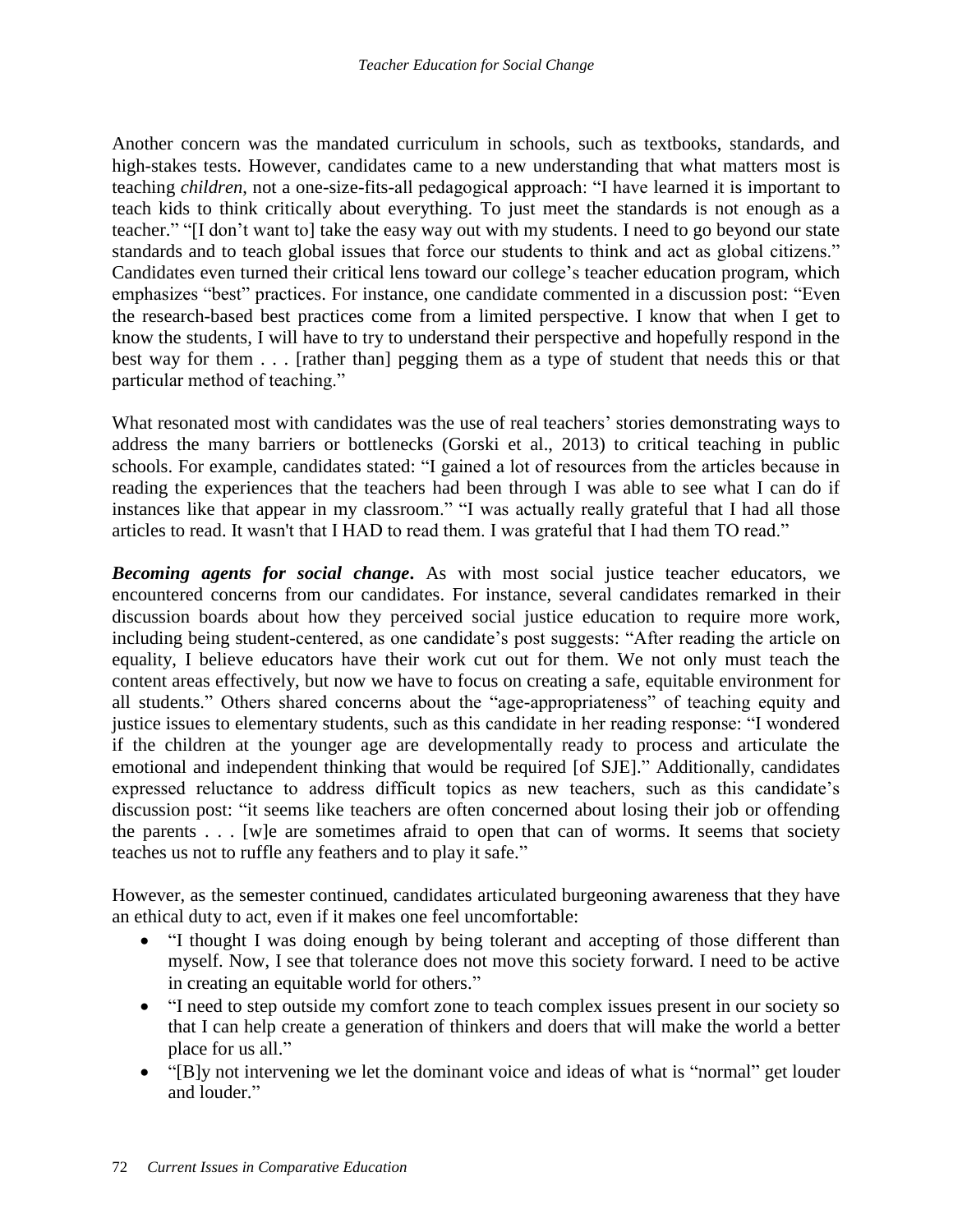Catalytic validity is one form of trustworthiness of data (Anderson, Herr, & Nihlen, 2007). Several candidates started using course concepts and experiences as a catalyst for action. They started envisioning themselves as social justice educators looking for jobs in six months. They dialogued online about which of the local elementary schools would be best suited for social justice work, noting particular schools where there was greater autonomy for teachers to design their own lessons and less micro-managing from the school administration. For instance, one candidate shared with the other cohort members in the online discussion board: "At [name of school] teachers are only required to state their essential questions and method of assessment along with a short description (like "spelling workbook" or "magnets") in the online calendar they plan things in." She went on to say that because of the school administration's lack of micro-managing, "It seems like it would be simple to incorporate social justice in a school that operates in this way." Additionally, some candidates could not wait until they were employed as teachers to take action. One candidate, in her weekly reading reflection, wrote: "I am going to share this article with my Collaborating Teacher this week and ask her if she thinks we can incorporate a lesson similar to the one Barbara (Michalove, 1999) did with her class."

One candidate went so far as to change her wedding plans as a result of her new perspective. She and her fiancé were hoping to have their honeymoon at a resort in the Caribbean, but after perusing one company's website, she noticed that it was "geared to White heterosexual couples." She also observed that the only people of color in the marketing materials were employees of the resorts, not patrons. Her newly formed critical media literacy led her to change her wedding plans: she made the decision "to not stay at a Sandals resort; we do not want to promote the stereotypes the company is promoting."

Since this was our first time collectively offering a cross-course focus on social justice, our main emphasis was on social justice pedagogies inside the classroom. We did not anticipate that candidates would also take their critical perspectives out into the community, but we were pleased that they did. Many authors (e.g. Ginsburg & Linday, 1995; Ritchie, 2012; Zeichner, 2009) have made the argument that social justice education requires that teachers work collectively with others—both in school and in the community—to effect social change.

## **Social Justice Educators Offer Students Both a Mirror and a Window**

As candidates developed their own sense of agency for social change during the semester, they also began identifying pedagogical practices for social justice that were most meaningful to them. They saw their role as social justice educators as both a mirror, building curriculum around their particular students each year, and a window, not just reflecting the perspectives and experiences of the kids in the room but also bringing in other voices and perspectives, so students could become change agents for the common good.

*Social justice education as a mirror***.** Candidates offered various conceptions of putting children at the center of the curriculum, including culturally relevant and responsive pedagogy, making use of students' virtual school bags, funds of knowledge, children's assets, and the personal resources students bring to their learning. As candidates wrote in their online discussion posts: "My eyes have been opened continuously throughout this semester to the importance of utilizing the students' knowledge in your classroom." "Every student brings life experiences into the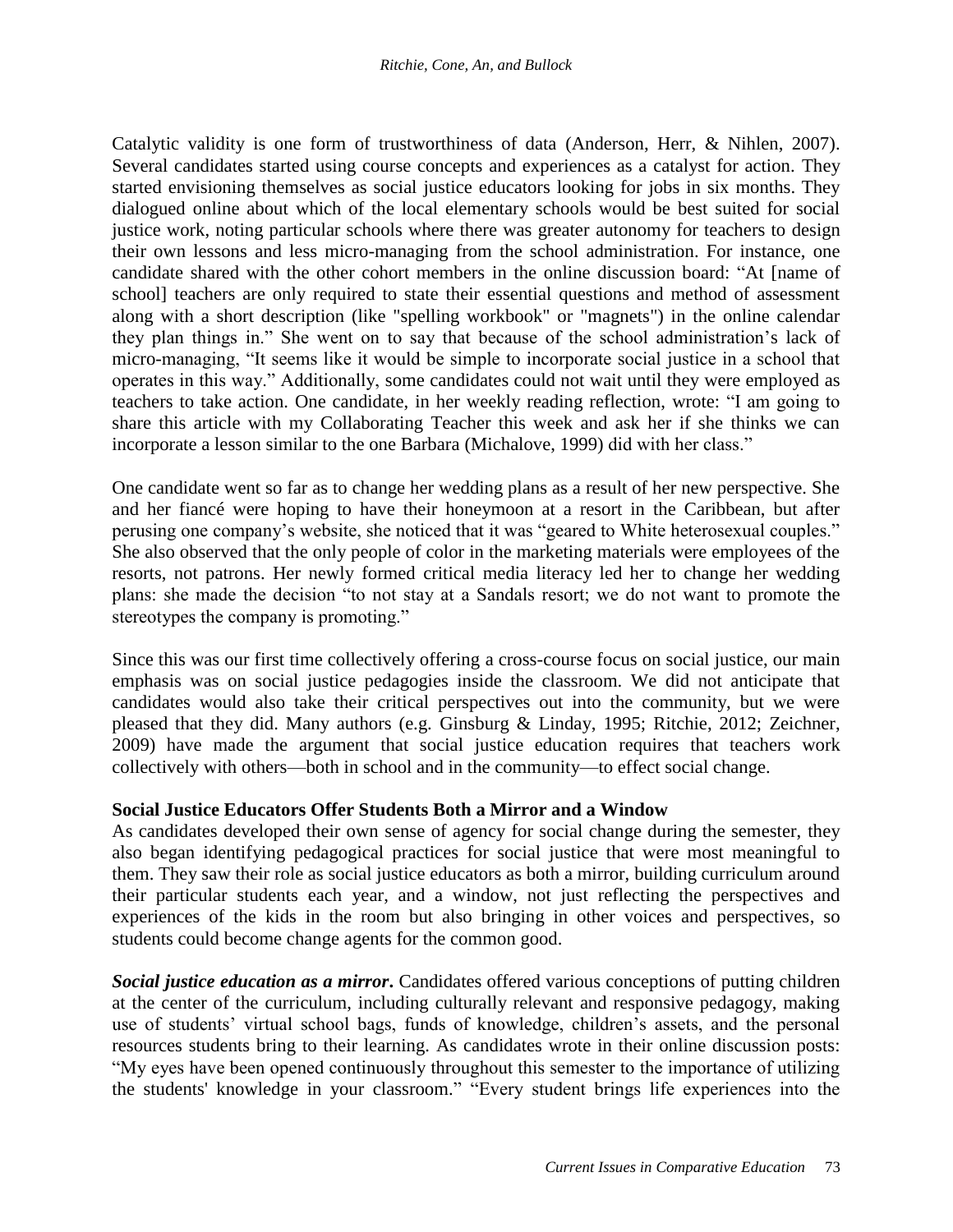classroom, good and bad. These experiences are all the students have to make connections with, so teachers need to work to encourage those connections." Although the dominant educational discourse maintains that teachers should teach what is in curriculum standards, and if children's prior experiences play a role, it is simply to make the formal curriculum more digestible (cf. Paris, 2012), these candidates see that ignoring children's realities negates opportunities for learning. To illustrate, one candidate stated in her written reflection on the readings: "Whether we choose to talk about it or gloss over it as if these social issues do not exist, it does not change the fact that they are still there in the children's minds constantly." Another candidate made a similar point in a reflection on one of the teachers' stories that was assigned in one of the courses: "I liked that immediately the student teacher, Dana, questioned his instruction's relevance to the lives of his students. If he just taught to the standard, then he knew that his students would not connect with the material, and they would not grow as individuals."

*Social justice education as a window***.** "Being a teacher is an opportunity to open new doors for kids and teach them things that they may not hear about at home," one candidate expressed as she considered the conservative climate surrounding our university. The idea of including multiple perspectives, particularly those that may challenge dominant hegemonic narratives about the world, was challenging at first for our candidates. While one candidate in particular seemed to hold fast to the idea that children in an all-White, affluent school do not need multiple perspectives, the rest of the cohort did see the need for children to see a variety of points of view. For example, one candidate observed in her discussion post: "We should look at multiple perspectives of different groups that are not normally represented in school curricula. We should not only talk about racism but the other 'isms.' We need to see perspectives from all social groups." A different candidates made a similar point in discussing what she learned from the teachers whose stories we explored in one of the courses: "I liked that she kept questioning herself about the books, 'Whose story is this? Whose voice is heard? Whose voice isn't heard?'" Another candidate commented similarly concerning a teacher in an assigned video (Espinosa, 2005) whose Latina/o students did not connect their own oppression with the oppression of other people of color:

Mrs. Espinosa explained that students have a hard time connecting individual stories to the struggle of an entire group. . . . I liked that she was constantly having the students explore and explain how one story was similar to all of the others, so that they could make this connection.

As candidates developed new, more agentic identities, they started to see the necessity of a sociopolitical analysis of issues, driven by multiple perspectives. In several of their lesson plans, candidates listed specific activities to address this. One group of candidates wrote a unit plan in which they would "give the students an opportunity to use systems thinking and analyze the bigger picture surrounding the issue of 'body image.'"

#### **The Value and Limitations of Integration of Courses around Equity and Justice**

From the midpoint of the semester onwards, we noticed candidates referring to readings, discussions, activities, or insights they had in one of their other methods courses and making connection across the four courses. However, while there were gains, our data also show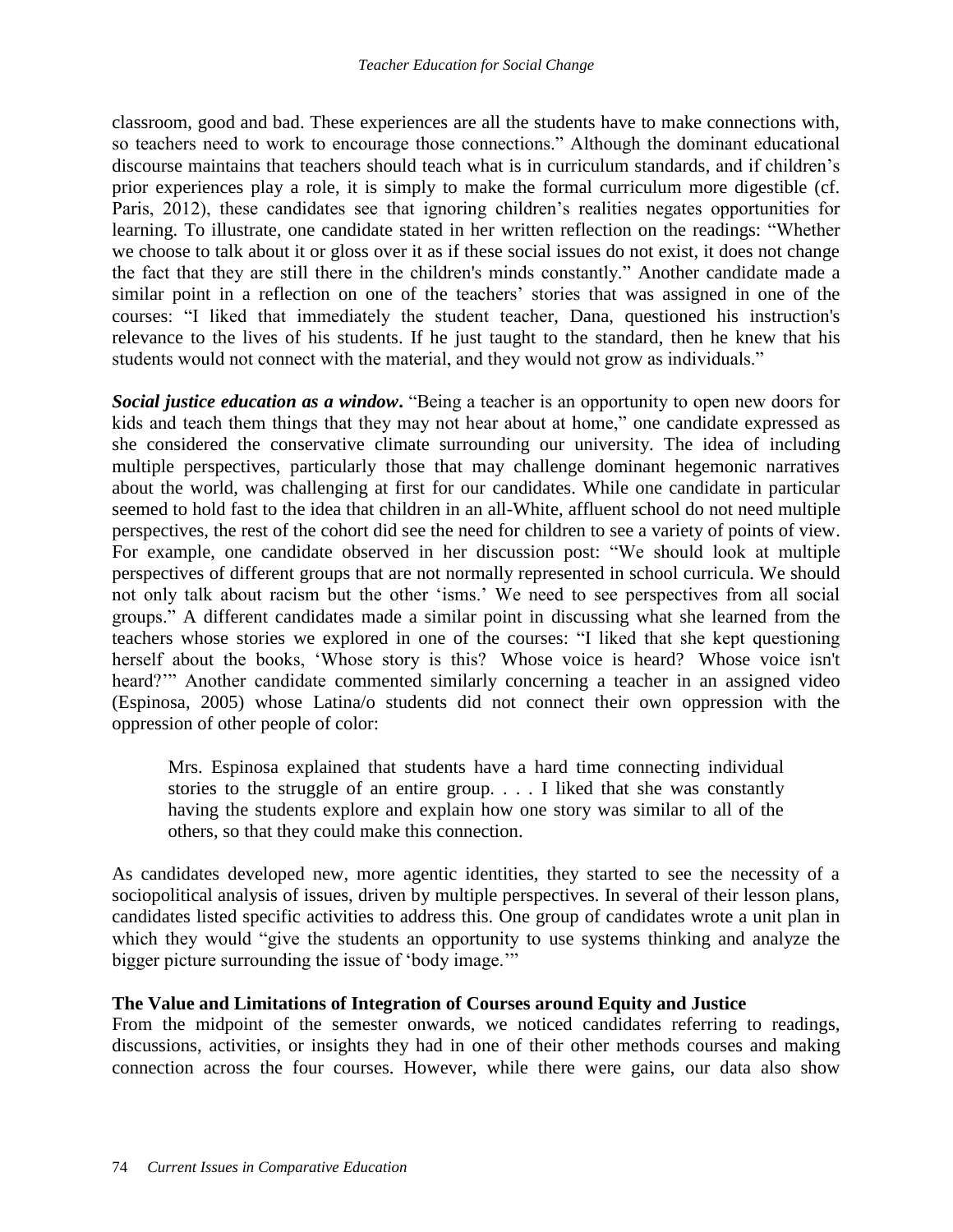limitations and areas for improvement both in our work in the classroom and in structuring a comprehensive program devoted to teacher education for social justice.

*Value of integration around social justice***.** Candidates frequently referred to their learning in the other methods courses. Some of these comments referred to the new critical perspective they, themselves gained. For example, one candidate noted in her reading response: "I think it is interesting that our [methods] classes are intertwined regarding critical stance and diversity." Another candidate remarked how in the four courses, "I am questioning many of my beliefs. I am shocked that I've never given much thought to the different wars. I've always supported what the government has decided. I believe this now to be an ignorant form of patriotism." Still another candidate mentioned how the classes supported each other: "One of the main points that I am learning from this experience is that what we learn in one class can certainly be applied to another." A fourth candidate made reference in her discussion post to pedagogical strategies she was learning:

All of our [methods] classes are exposing us to the idea of multiple perspectives. In Math, we are asking children to solve problems in multiple ways, exploring other ways of thinking about the problem, rather than just one method. In Science, we've learned that students should keep their science notebooks in whatever way makes sense to them, through bulleted points, illustrations of experiments, in their own language, and any way as long as there is evidence of understanding. In Social Studies, we are learning about how history books are penned from usually one dominant perspective, and other perspectives need to be brought in through primary sources. In Reading, we see how literature is a vehicle for voicing other perspectives on any number of social issues.

Like this candidate, many synthesized their learning across courses in their own way. However, they also relied on each other to help see connections. For instance, one candidate's online query to classmates resulted in the following response in the discussion board:

You question how to add social justice into math. I think it goes back to when we discussed talking about economic and social issues. (This category of issues included: prisons, racial profiling, death penalty, immigration, poverty, hunger, welfare, minimum/living wage, sweatshops, housing, gentrification, homeownership, war, defense budgets, military recruiting, public health: AIDS, asthma, health insurance, diabetes, smoking. Also discussed were educational issues, such as access, funding, testing, achievement gaps, and environmental issues, such as, pollution and, water resources.) There will be students in our classrooms that are dealing with these issues. By incorporating these issues into math problems we are opening all our students up to the realization that these are real issues.

Although these candidates did not have much prior experience with social justice pedagogies, they had four faculty members, critical texts with lots of teachers' stories, and each other as a support network (see Ritchie, 2012). They also recognized the need for support and mentoring in their early years as teachers, and some candidates already made plans to join a teacher inquiry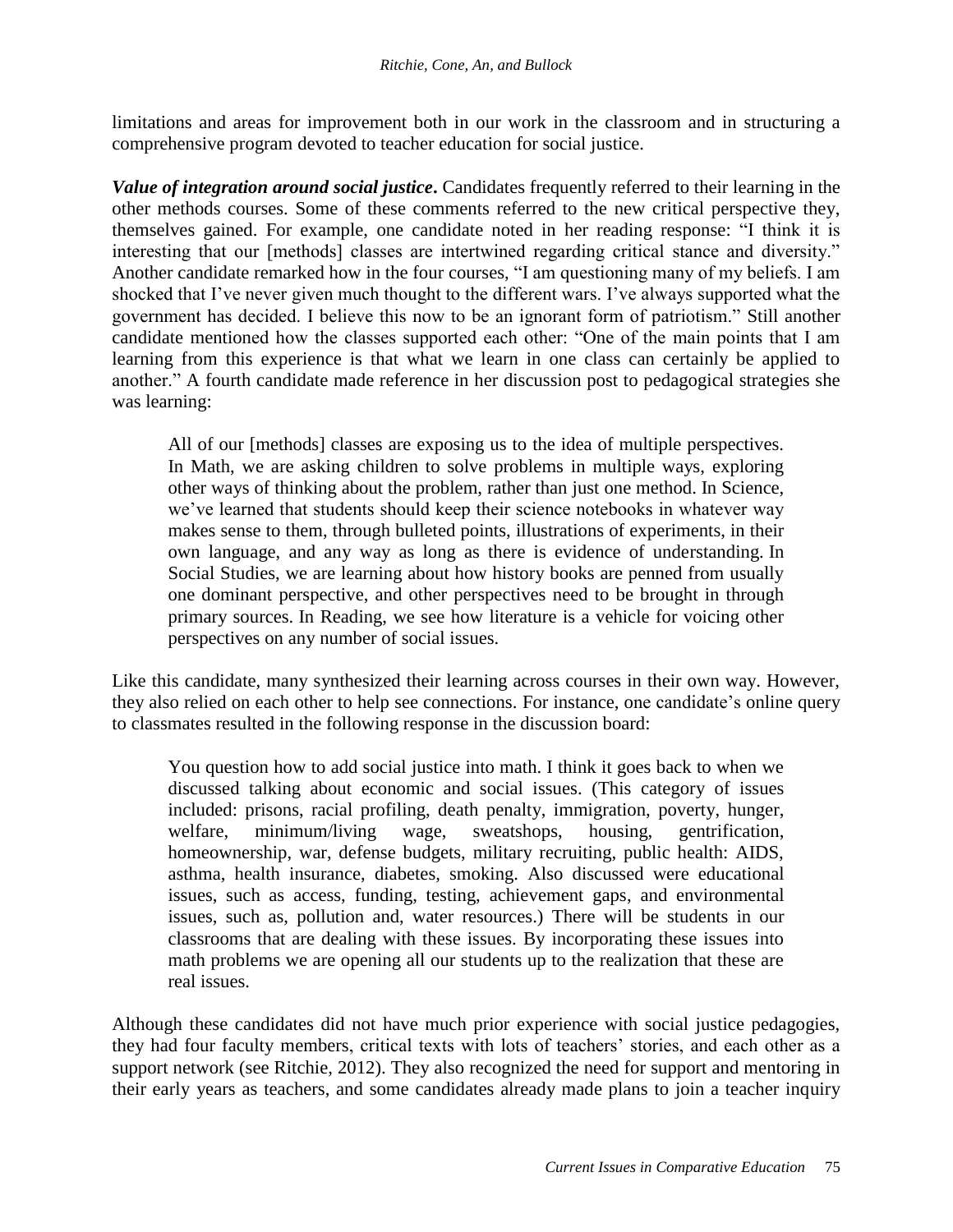group around critical literacy the following year. As opportunities for local political action become available, we [faculty] are sharing these with the candidates. While these candidates' experience was not part of a comprehensive teacher education program with an exclusive emphasis on social justice, these four courses provided momentary disruption in the dominant paradigm and promising results.

*Limitations of integration around social justice***.** Notwithstanding the promises and possibilities we observed, our data suggest that candidates needed more time to develop into social justice educators. They require more time to develop confidence in disrupting normative educational practices in schools and the policies made outside the classroom that undergird them. Even though certain candidates demonstrated they are ready to hit the ground running, overall what we heard from them is that they need more: professional development, time to get used to the mandated curriculum, and support once they start teaching. Candidates shared comments like the following:

- "This just reveals that I still have a lot more work to do as a critical thinker."
- "I personally am still not 100% confident to teach all I feel is necessary, but this chapter (Lewison, Leland, & Harste, 2008) has definitely begun to give me confidence and strive to research more ways of implementing multiple perspectives into my classroom one day."
- "I definitely want to go to as many workshops as I can. I want my students to take social action and to stand up for something that is important to them."

While they made significant shifts in their ideas and commitments, some candidates still had a hard time differentiating their lesson plans for all students or coming up with topics that included a sociopolitical analysis from a structural or systemic perspective.

## **Implications**

We identified several important implications for social justice teacher education. First, teacher candidates need opportunities to form a community so they may engage in real dialogue about difficult issues, not just about content matter or instructional strategies. We found that our cohort model, in which candidates take all classes together for a semester, worked well in creating a safe space for dialogue to occur. We engaged candidates in community-building activities at the beginning of the semester, believing that with a strong support network they could take more risks as the semester progressed. Teacher educators for social justice need to create venues for cross-candidate dialogue to occur, as well as dialogue with other social justice educators and those involved in political movements and other forms of activism.

Second, teacher education for social justice *requires* real examples of P-12 teachers' classroom practice. Candidates appreciated and learned the most from stories of critical teachers' practices and the challenges they faced while implementing critical pedagogies. If we are to foster agency and help candidates see themselves as critical actors disrupting the status quo, we must give them tools and powerful examples of practice to help them visualize this new identity as a social justice educator. *Rethinking Schools* (www.rethinkingschools.org), The Zinn Education Project (www.zinnedproject.org), *Teaching Tolerance* (www.tolerance.org), *Radical Teacher* (http://radicalteacher.library.pitt.edu/ojs/index.php/radicalteacher/index), and edited books offer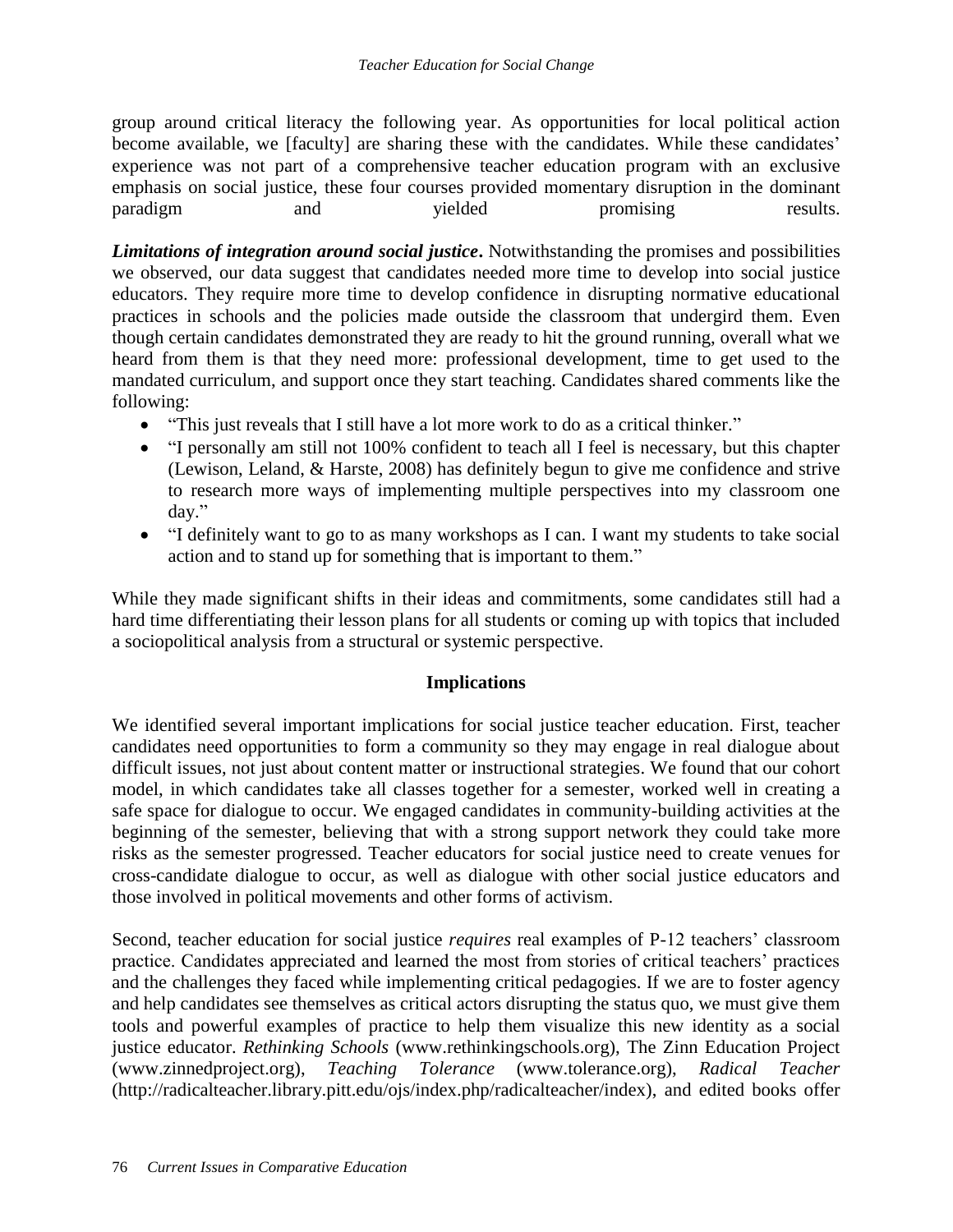real examples of social justice education in action. There are, however, substantially fewer examples of classroom teachers in the fields of math and science education. We need to use our authorial privilege to proliferate additional teachers' stories in these content areas.

Third, our data revealed that, for the majority of candidates, this was the first time they were challenged to think critically and question the legitimacy of the official canon. Yet, this was the result of a concerted effort by four progressive faculty members who collaborated to make it happen. Teacher educators have a moral imperative to ensure that every teacher candidate has the same opportunity. Institutional support is needed to accomplish this goal. Our work would have had a greater impact if we and other instructors had more structured time to collaborate, especially at institutions like ours where there is an onerous teaching load in addition to advising, research, and service responsibilities. Our efforts could have been far more cohesive if we had more collective preparatory time to scope out experiences for our candidates in the local community, such as riding public transportation, interviewing local community members, and connecting to teacher activist groups. Course releases, a reduction in other responsibilities, graduate student assistance, and a general recognition of the urgency of this work would make more collaboration possible. In turn, this would have enabled us to develop meaningful learning experiences that candidates need to effect change in their classrooms and schools as well as local, national and international communities.

We four faculty members happened to have a background in and commitment to diversity and social justice. Yet we, and our colleagues, need further professional development in social justice pedagogy. We believe that such professional development should have a multifaceted approach that includes on-campus workshops, conferences, and structured opportunities for faculty to observe each other's teaching. Tenure and promotion committees and processes need to value social justice work and understand that professors' course evaluations may not be as strong when putting social justice at the center. Teacher educators need material resources, such as contentspecific books, magazines, videos, and other pedagogical tools. Funding for field trips into the local community would help strengthen the connection between what happens in schools and what is happening in the world outside the classroom.

Furthermore, institutional support needs to go toward matching candidates with collaborating teachers who themselves practice social justice teaching. Candidates' field placements may fail to support or may even negate the social justice concepts and practices being taught in teacher education. We need to match candidates with teachers who enact social justice education, even if it means increasing the candidate-to-teacher ratio. We also need better professional development for collaborating teachers so they—and increasing numbers of their colleagues—understand the social justice lens our candidates are bringing to their classrooms. Additionally, candidates need supervisors who understand what to look for when making observations during their methods courses-related field experiences, not to mention student teaching assignments. Many social justice scholars have developed and are developing assessments geared toward social justice. Supervisors need additional or different capacity development, and observational rubrics may need to be changed. Furthermore, resources are needed to support new teachers: better induction processes, strong mentor teachers, and resources for university-school partnerships such as teacher study groups and ongoing professional development, as well as practitioner research collaborations. And, of course, these resources would ideally have a social justice focus.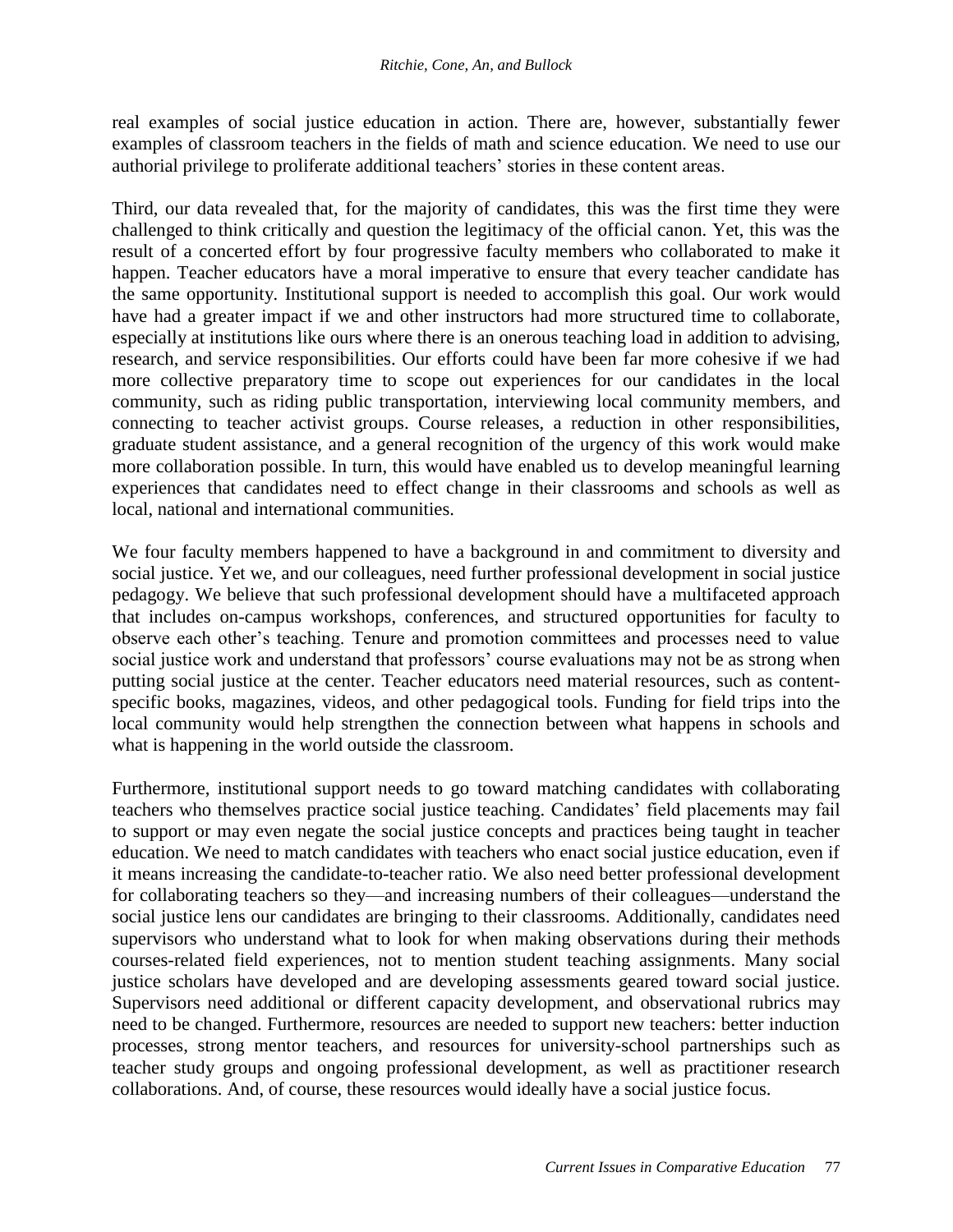### **Notes**

- [1]. Heteronormativity is a construct that privileges heterosexuality and subjugates homosexuality.
- [2]. We would like to thank Dudgrick Bevins for his work in organizing and coding data for this project.

**Scott Ritchie** *is an educator, researcher, and social justice activist who received his Ph.D. from the University of Georgia in 2010 under the direction of JoBeth Allen. A former community organizer, diversity trainer, and elementary school teacher, Scott currently serves as Assistant Professor of Language and Literacy Education and Affiliated Faculty of Gender & Women's Studies at Kennesaw State University in GA. His work focuses on intersections between activist literacies, social justice teacher education, and gender & sexuality studies. In 2001, Scott was*  recognized as a CNN Hero for engaging his 3<sup>rd</sup> graders in a social justice project to protect an *affordable housing community where many of his students lived. Scott's publications have appeared in the Journal of Teacher Education, Journal of Language and Literacy Education, and Teachers College Record. E-mail: [sritchie@kennesaw.edu](mailto:sritchie@kennesaw.edu)*

**Neporcha Cone** *is an Assistant Professor of Science Education at Kennesaw State University. She received her Ph.D in Curriculum and Instruction, with an emphasis on Multicultural Science Education, from the University of South Florida. Her work focuses on teaching science for social justice, equitable science teaching practices, and pre-service teacher education. Neporcha's publications have appeared in journals such as the Journal of Science Teacher Education, School Science and Mathematics, and the International Journal of Science Education. Her most recent work examines the intersection of Critical Pedagogy and Problem-Based Science Learning. E-mail: [ncone@kennesaw.edu](mailto:ncone@kennesaw.edu)* 

**Sohyun An** *is a teacher educator and curriculum researcher in the field of social studies education. Former high school social studies teacher and currently social studies teacher educator at Kennesaw State University, Sohyun believes in the power and importance of critical civic literacy for a more just humane thriving world. Sohyun received her B.S. and M.S. degrees in Social Studies Education from Seoul National University in South Korea, and Ph.D. degree in Curriculum and Instruction from the University of Wisconsin-Madison. Sohyun's teaching and research center on social justice oriented civic education and critical global citizenship education. She has worked with immigrant youth and immigrant community and researched the struggles in schooling and civic participation in their adopted new country. Sohyun's works have appeared in journals such as Journal of Curriculum Studies, The Social Studies, Journal of International Social Studies, and books such as Educating About Social Issues in the 20th and 21st Centuries (Totten & J. Pedersen, in press), South Korea's Education Exodus (Abelmann et al., in press), and Transforming Education: Global Perspectives, Experiences and Implications (DeVillar & Jiang, in press). E-mail: [san2@kennesaw.edu](mailto:san2@kennesaw.edu)*

**Patricia (Patti) Bullock** *is an Associate Professor of Mathematics Education and the Special Assistant to the Bagwell College of Education Dean for Diversity at Kennesaw State University. Her teaching responsibilities include undergraduate and graduate courses in diversity/global*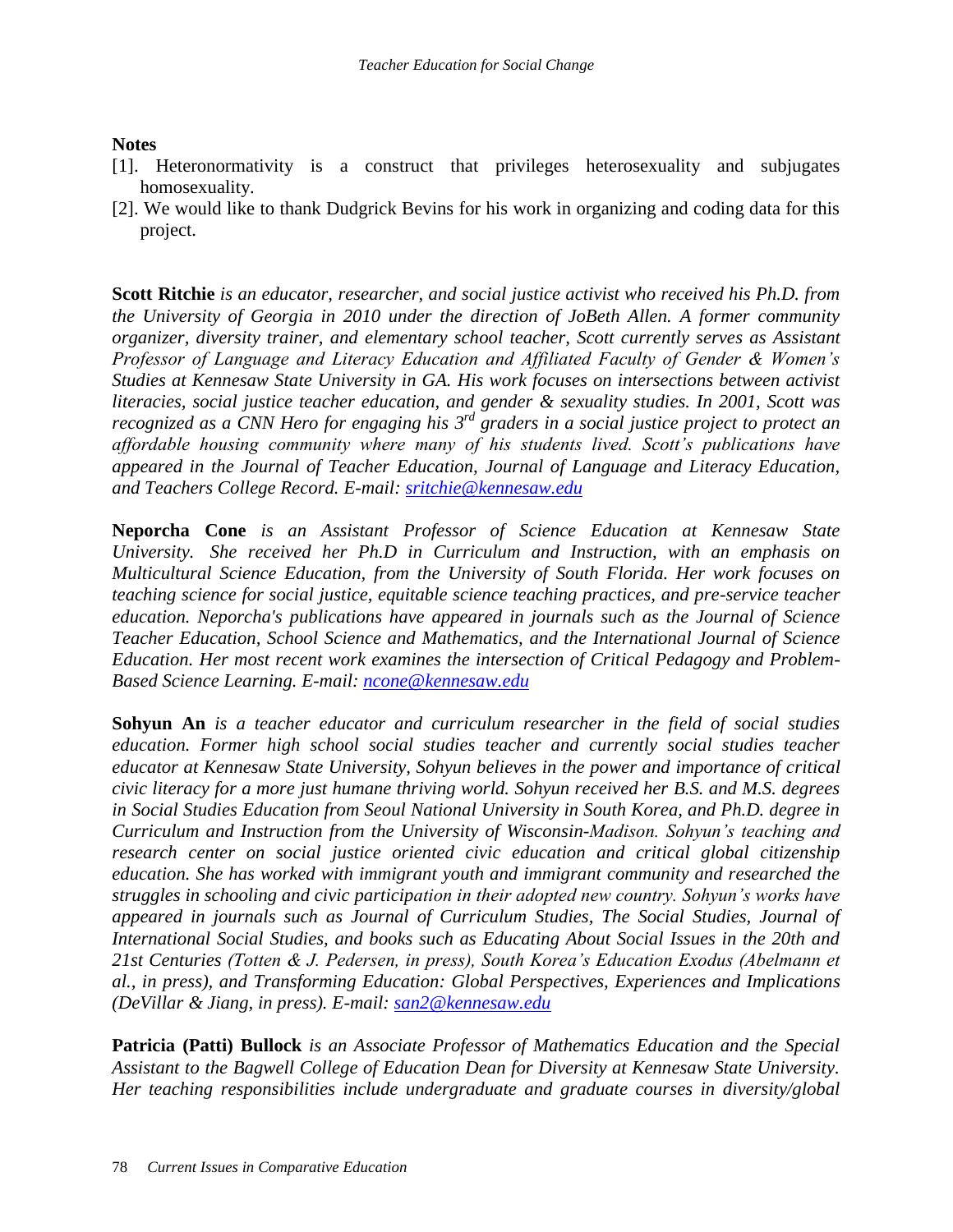*issues and in PreK-5 Mathematics. Her research focuses on teacher education and social justice, LGBTQ issues in teacher education, and teacher educators' diversity dispositions. E-mail: [pbulloc2@kennesaw.edu](mailto:pbulloc2@kennesaw.edu)*

### **References**

Adams, M., Bell, L., & Griffin, P. (2007). *Teaching for diversity and social justice* (2nd ed.). New York: Routledge.

Anderson, G. L., Herr, K., & Nihlen, A. S. (2007). *Studying your own school: An educator's guide to practitioner action research.* Thousand Oaks, CA: Corwin Press.

Athanases, S. Z., & Larrabee, T. G. (2003). Toward a constant stance in teaching for equity: Learning to advocate for lesbian- and gay-identified youth. *Teaching and Teacher Education, 19*, 237-261.

Banks, J. A. (2006). *Cultural diversity and education: Foundations, curriculum, and teaching*  (5th ed.). Boston, MA: Allyn & Bacon.

Banks, C. A., & Banks, J. A. (1995). Equity pedagogy: An essential component of multicultural education. *Theory into Practice*, *34*(3), 152-158.

Bell, L. A. (2007). Theoretical foundations for social justice education. In M. Adams, L. A. Bell, & P. Griffin (Eds.), *Teaching for diversity and social justice* (pp. 1-14). New York: Routledge.

Clark, C. T. (2010). Preparing LGBTQ-allies and combatting homophobia in a U.S. teacher education program. *Teaching and Teacher Education, 26*, 704-713.

Cochran-Smith, M. (2003). The multiple meanings of multicultural education: A conceptual framework. *Teacher Education Quarterly, 30*(2), 7-26.

Cochran-Smith, D. D., & Fries, K. (2004). Multicultural teacher education: Research, practice, and policy. In J. A. Banks & C. A. M. Banks (Eds.), *Handbook of research on multicultural education* (2nd ed.), (pp. 931-978). San Francisco, CA: Jossey-Bass.

Cochran-Smith, M., & Lytle, S. L. (2009). *Inquiry as stance: Practitioner research for the next generation.* New York: Teachers College Press.

Cooper, C. W. (2006). Refining social justice commitments through collaborative inquiry: Kew rewards and challenges for teacher educators. *Teacher Education Quarterly, 33*(3), 115-132.

Darling-Hammond, L. (2006). *Powerful teacher education programs: Lessons from exemplary programs.* San Francisco, CA: Jossey-Bass.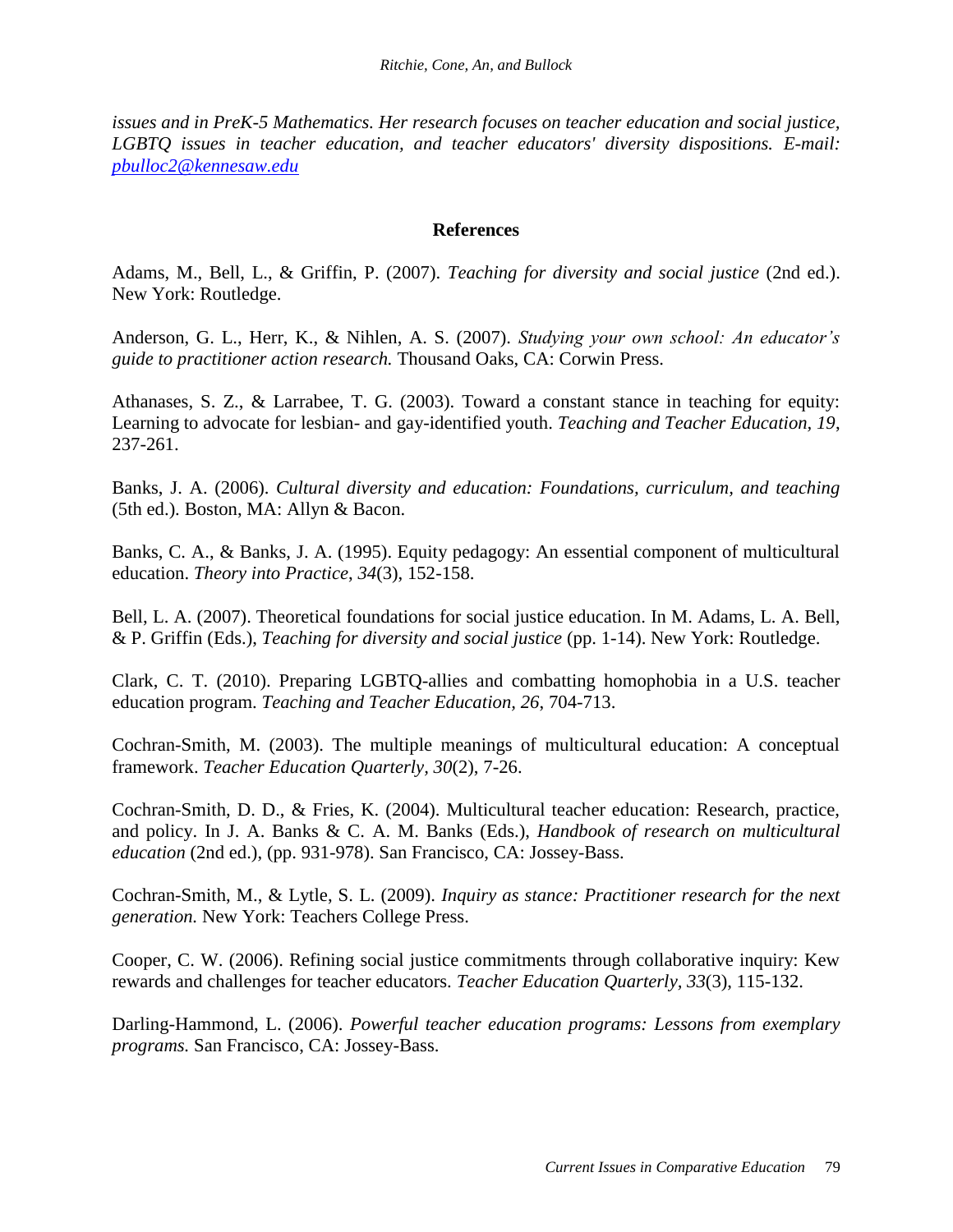Darling-Hammond, L., French, J., & Garcia-Lopez, S. P. (Eds.). (2002). *Learning to teach for social justice*. New York: Teachers College Press.

Delpit, L. (1995). *Other people's children: Cultural conflict in the classroom*: New York: New Press.

Espinosa, L. (2005). Workshop 8: Social justice and action. In Annenberg Learner (Producer), *Teaching multicultural literature: A workshop for the middle grades*. Retrieved from <http://www.learner.org/workshops/tml/workshop8/index.html>

Farnsworth, V. (2010). Conceptualizing identity, learning and social justice in community-based learning. *Teaching and Teacher Education, 26*, 1481-1489.

Frederick, R., Cave, A., & Perencevich, K. C. (2010). Teacher candidates' transformative thinking on issues of social justice. *Teaching and Teacher Education, 26*, 315-322.

Freire, P. (1985). *The politics of education: Culture, power, and liberation.* South Hadley, MA: Bergin & Garvey.

Freire, P. (1997). A response. In P. Freire (Ed.), *Mentoring the mentor: A critical dialogue with Paulo Freire*. New York: Peter Lang.

Freire, P. (1998). *Pedagogy of freedom: Ethics, democracy, and civic courage* (P. Clarke, Trans.). New York: Rowman & Littlefield.

Freire, P. (2004). *Pedagogy of indignation*. Boulder, CO: Paradigm.

Freire, P., & Macedo, D. (1987). *Literacy: Reading the word and the world.* Westport, CT: Bergin & Garvey.

Gay, G. (2000). *Culturally responsive teaching: Theory, research, & practice*. New York: Teachers College Press.

Geertz, C. (1983). *Local knowledge: Further essays in interpretive anthropology.* New York: Basic Books.

Ginsburg, M. B., & Lindsay, B. (Eds.). (1995). *The political dimension in teacher education: Comparative perspectives ion policy formation, socialization and society.* New York: Routledge.

Gorski, P. (2009). What we're teaching teachers: An analysis of multicultural teacher education coursework syllabi. *Teaching and Teacher Education, 25*, 309-318.

Gorski, P. C., Zenkov, K., Osei-Kofi, N., & Sapp, J. (2013). *Cultivating social justice teachers: How teacher educators have helped students overcome cognitive bottlenecks and learn critical social justice concepts.* Sterling, VA: Stylus.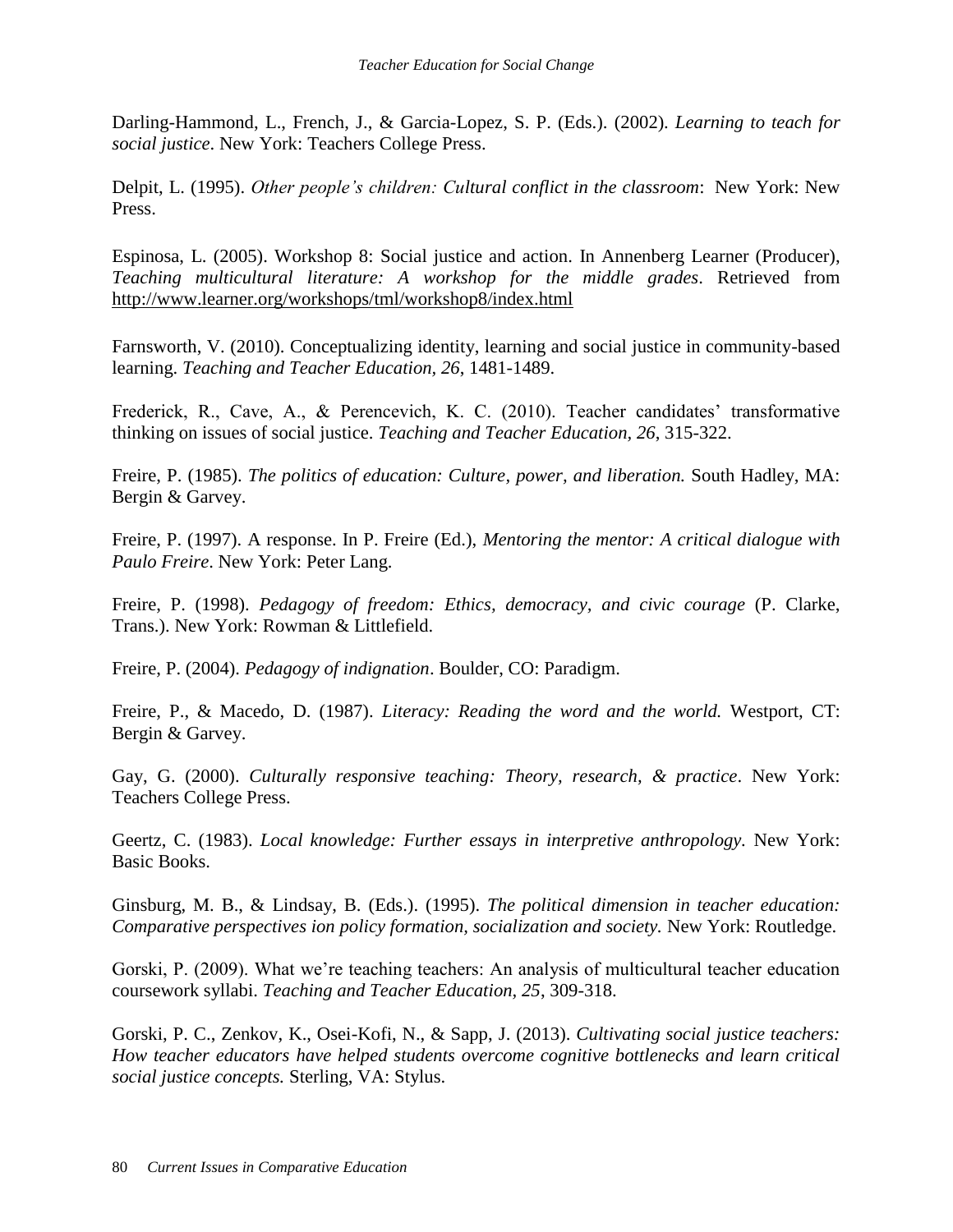Guba, E. G., & Lincoln, Y. S. (1989). *Fourth generation evaluation*. London, UK: Sage.

Hoffman-Kipp, P. (2003). Model activity systems: Dialogic teacher learning for social justice teaching. *Teacher Education Quarterly, 30*, 27-39.

hooks, b. (2009). *Teaching critical thinking: Practical wisdom*. New York: Routledge.

Hyland, N. E., & Heuschel, K. (2010). Fostering understanding of institutional oppression among U.S. pre-service teachers. *Teaching and Teacher Education, 26*, 821-829.

Irvine, J. J. (2004). Forward. In M. Cochran-Smith (Ed.), *Walking the road: Race, diversity, and social justice teacher education* (pp. xi-xiv). New York: Teachers College Press.

Katsarou, E., Picower, B., & Stovall, D. (2010). Acts of solidarity: Developing urban social justice educators in the struggle for quality public education. *Teacher Education Quarterly, 37*(3), 137*-*154.

Ladson-Billings, G. (1994). *The Dreamkeepers: Successful teaching for African-American students.* San Francisco, CA: Jossey-Bass.

Ladson-Billings, G. (1995). Toward a theory of culturally relevant pedagogy. *American Educational Research Journal 32*(3), 465-491.

Leistyna, P., & Woodrum, A. (1996). Context and culture: What is critical pedagogy? In P. Leistyna, A. Woodrum, & S. A. Sherblom (Eds.), *Breaking free: The transformative power of critical pedagogy* (pp. 1-11). Cambridge, MA: Harvard Educational Review.

Lewison, M., Leland, C., & Harste, J. C. (2010). *Creating critical classrooms: K-8 reading and writing with an edge.* New York: Routledge.

Lynn, M., & Smith-Maddox, R. (2007). Preservice teacher inquiry: Creating a space to dialogue about becoming a social justice educator. *Teaching and Teacher Education, 23*, 94-105.

Marshall, C., & Rossman, G. (1999). *Designing qualitative research* (3rd ed.). Newbury Park, CA: Sage Publications.

McCrary, N. E. (2010). Invisible differences: A pedagogical approach to personalizing diversity for pre-service teachers. *Procedia Social and Behavioral Services, 2,* 453-457.

McDonald, M. A. (2005). The integration of social justice in teacher education: Dimenions of prospective teachers' opportunity to learn. *Journal of Teacher Education, 56*(5), 418-435.

McDonald, M. A. (2008). The pedagogy of assignments in social justice teacher education. *Equity & Excellence in Education, 41*(2), 151-167.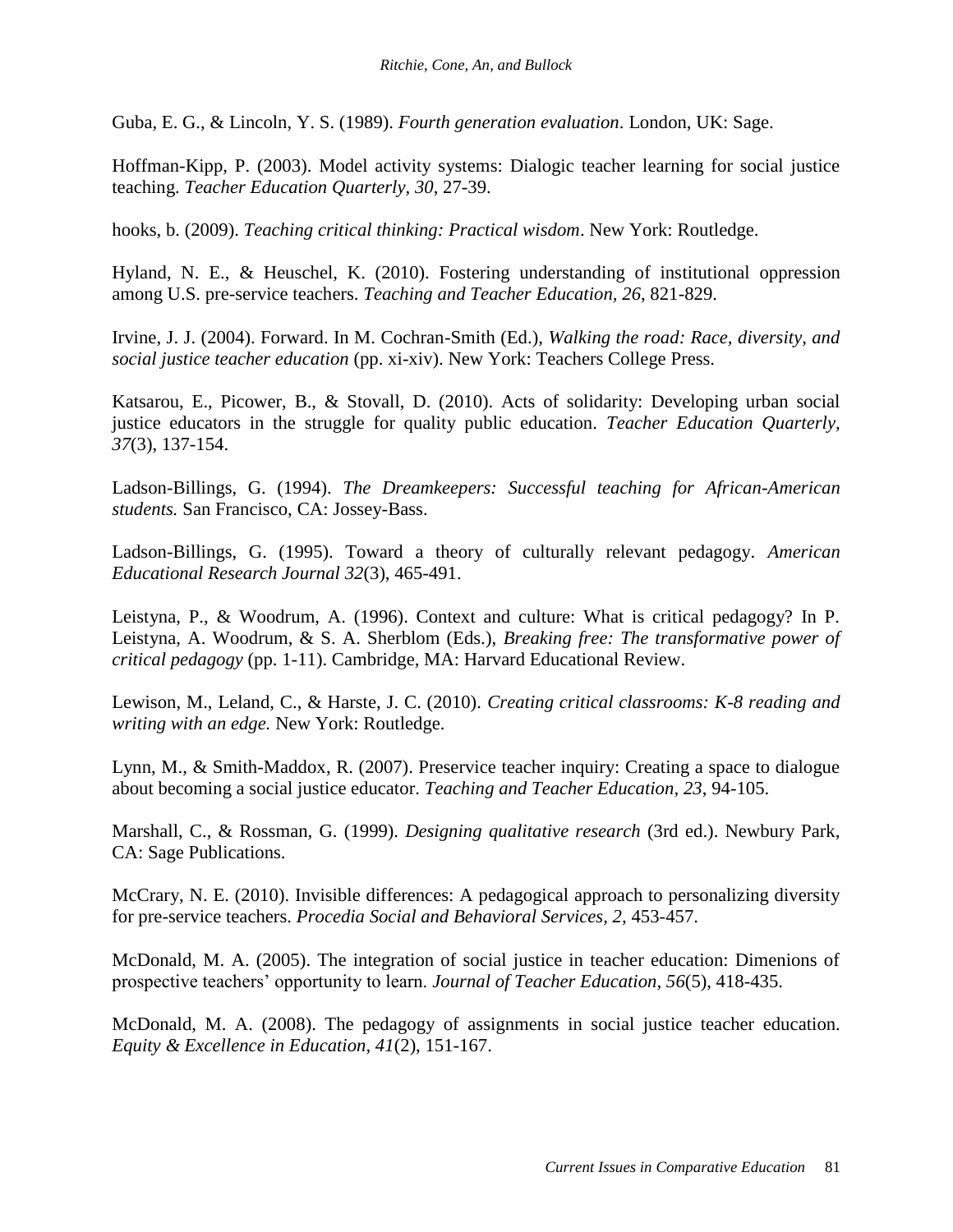McDonald, M., & Zeichner, K. M. (2009). Social justice teacher education. In W. Ayers, T. Quinn, & D. Stovall (Eds.), *Handbook of social justice in education* (pp. 595-610). New York: Routledge.

McIntosh, P. (2008). White privilege: Unpacking the invisible knapsack. In E. Lee, D. Menkart, & M. Okazawa-Rey (Eds.), *Beyond heroes and holidays: A practical guide to k-12 anti-racist, multicultural education and staff development* (pp. 83-86). Washington, DC: Teaching for Change.

Merriam, S. B. (1998). *Qualitative research and case study applications in education.* San Francisco, CA: Jossey-Bass.

Michalove, B. (1999). Circling in: Examining prejudice in history and in ourselves. In J. Allen (Ed.), *Class actions: Teaching for social justice in elementary and middle school* (pp. 21-33). New York: Teachers College Press.

Mills, C., & Ballantyne, J. (2010). Pre-service teachers' dispositions toward diversity: Arguing for a developmental hierarchy of change. *Teaching and Teacher Education, 26*, 447-454.

Moll, L. C., Amanti, C., Neff, D., & Gonzalez, N. (1992). Funds of knowledge for teaching: Using a qualitative approach to connect homes and classrooms. *Theory Into Practice, 31*(2), 132- 141.

Montaño, T., Powell, A., Peitzman, F., Priselac, J., Cooper, C. W., Metcalfe, E. L., & Kapner, L. (2009). Making connections: Anti-racist pedagogy and social justice teacher education. *UCLA Center XChange*, 1-33.

Paris, D. (2012). Culturally sustaining pedagogy: A needed change in stance, terminology, and practice. *Educational Researcher, 41*(3), 93-97. doi: 10.3102/0013189X12441244

Ritchie, S. (2012). Incubating and sustaining: How teacher networks enable and support social justice education. *Journal of Teacher Education, 63*(2), 120-131*.*

Schmidt, S. J., Chang, S., Carolan-Silva, A., Lockhart, J., & Anagnostopoulos, D. (2012). Recognition, responsibility, and risk: Pre-service teachers' framing and reframing of lesbian, gay, and bisexual social justice issues. *Teaching and Teacher Education, 28*, 1175-1184.

Sensoy, Ö., & DiAngelo, R. (2010). *Is everyone really equal? An introduction to key concepts in social justice education.* New York: Teachers College Press.

Sleeter, C. (2009). Teacher education, neoliberalism, and social justice. In W. Ayers, T. Quinn, & D. Stovall (Eds.), *The handbook of social justice in education* (pp. 611-624). New York: Routledge.

Sleeter, C., Torres, M. N., & Laughlin, P. (2004). Scaffolding conscientization through inquiry in teacher education. *Teaching and Teacher Education, 31*, 81-96.